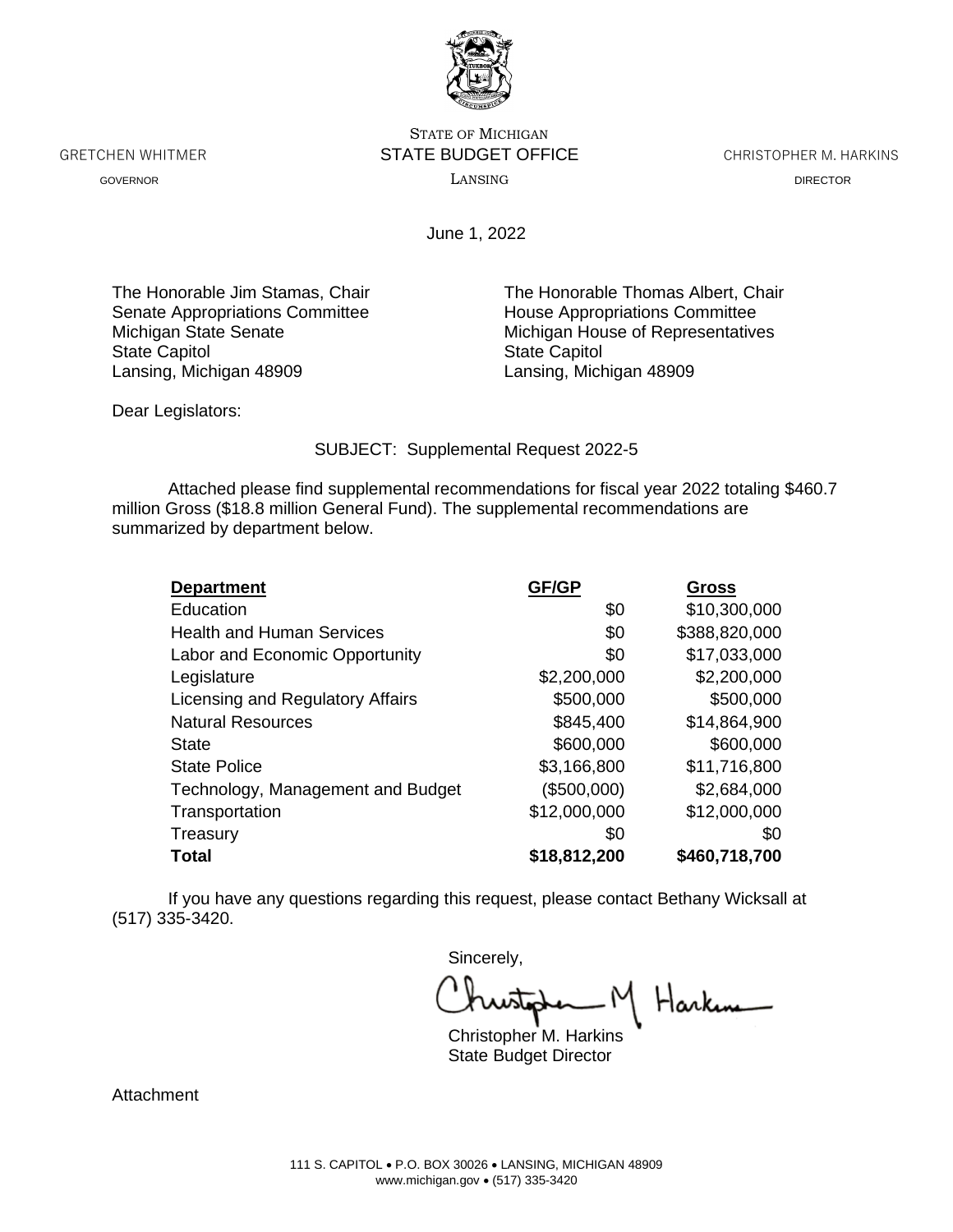Senator Jim Stamas Representative Thomas Albert Page 2 June 1, 2022

cc: Mike Shirkey, Senate Majority Leader Departments Jason Wentworth, Speaker of the House JoAnne Huls, Chief of Staff<br>Jim Ananich, Senate Minority Leader Tricia Foster, Chief Operating Officer Jim Ananich, Senate Minority Leader Tricia Foster, Chief Operating Of<br>Donna Lasinski, House Minority Leader Jen Flood, Deputy Chief of Staff Donna Lasinski, House Minority Leader<br>Senate Appropriations Committee Senate Fiscal Agency **Internal State Budget Office** House Fiscal Agency

Bethany Wicksall, Deputy State Budget Director House Appropriations Committee Heather Boyd, Office of Financial Management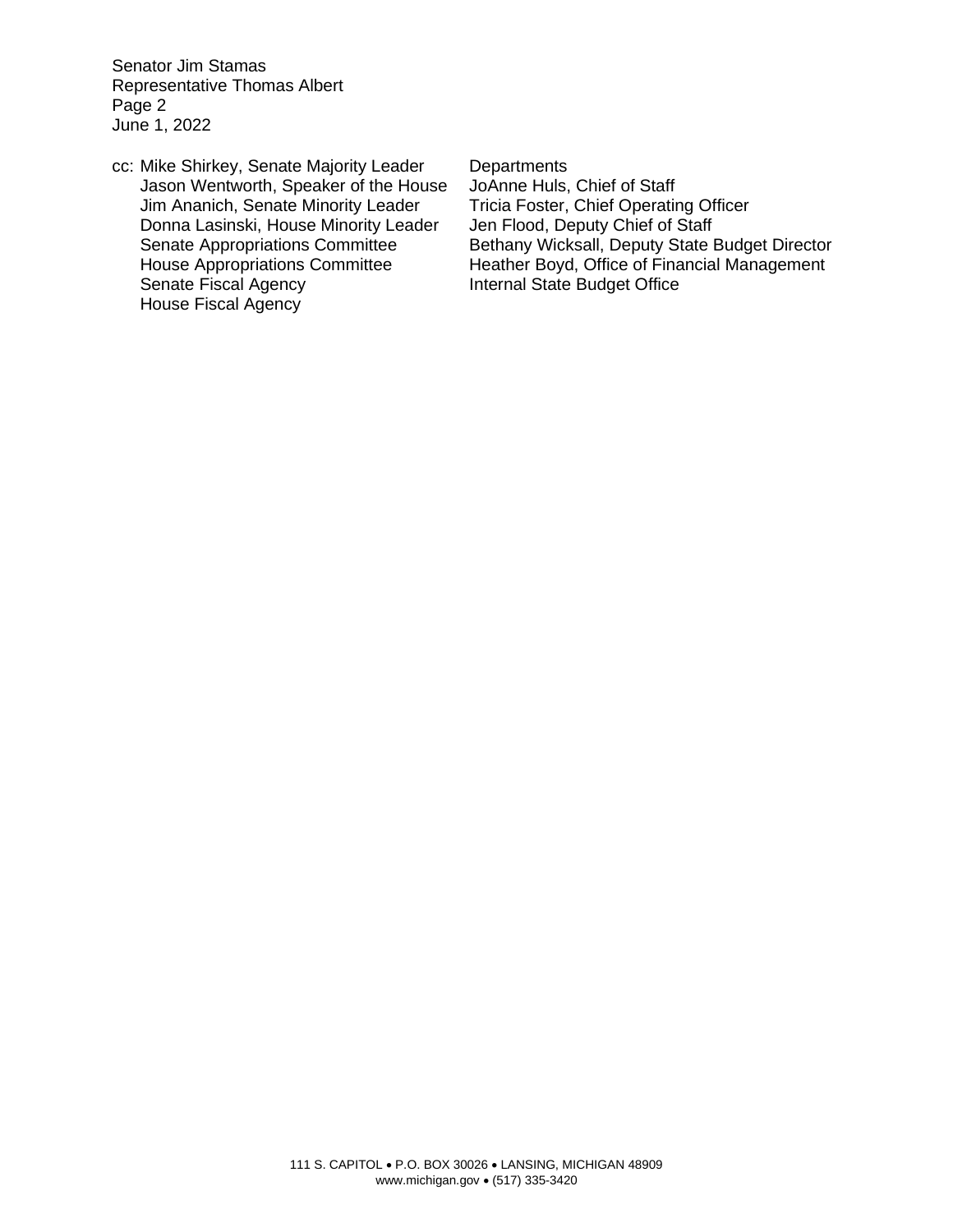# **Education**

| <b>Appropriation Summary</b>                                      | Appn/Fund        |                 |
|-------------------------------------------------------------------|------------------|-----------------|
| <b>GROSS APPROPRIATION</b>                                        |                  | 10,300,000      |
| Total interdepartmental grants and interdepartmental transfers    | <b>IDGT</b>      | 0               |
| ADJUSTED GROSS APPROPRIATION                                      |                  | 10,300,000      |
| Total federal revenues                                            | <b>FDRL</b>      | 10,300,000      |
| <b>Total local revenues</b>                                       | <b>LOCL</b>      | 0               |
| Total private revenues                                            | <b>PRIV</b>      | 0               |
| Total other state restricted revenues                             | <b>STRS</b>      | 0               |
| State general fund/general purpose                                | <b>GFGP</b>      | 0               |
| <b>MICHIGAN OFFICE OF GREAT START</b>                             | <b>Appn/Fund</b> |                 |
| Child development and care public assistance                      | 34250            | (199,080,000)   |
| Child development and care public assistance                      | 34250            | 199,080,000     |
| <b>GROSS APPROPRIATION</b>                                        |                  | 0               |
| Appropriated from:                                                |                  |                 |
| Federal funds                                                     | 3000             | 0               |
| State general fund/general purpose                                | 1000             | 0               |
| <b>ONE-TIME APPROPRIATIONS</b>                                    | <b>Appn/Fund</b> |                 |
| ARP - child care entitlement                                      | T31253           | (30,000,000)    |
| ARP - child care entitlement                                      | T31253           | 30,000,000      |
| ARP - child care stabilization fund                               | T31287           | (700, 708, 800) |
| ARP - child care stabilization fund                               | T31287           | 700,708,800     |
| ARP - child care stimulus                                         | T31286           | (438, 107, 400) |
| ARP - child care stimulus                                         | T31286           | 438,107,400     |
| ARP - ESSER administration                                        | T31219           | 10,300,000      |
| Child care award                                                  | T34250           | (34, 932, 300)  |
| Child care award                                                  | T34250           | 34,932,300      |
| CRRSA - child care stimulus                                       | T34147           | (292, 115, 000) |
| CRRSA - child care stimulus                                       | T34147           | 292,115,000     |
| <b>GROSS APPROPRIATION</b>                                        |                  | 10,300,000      |
| Appropriated from:                                                |                  |                 |
| Coronavirus elementary and secondary school emergency relief fund | 3143             | 10,300,000      |
| Federal funds                                                     | 3000             | 0               |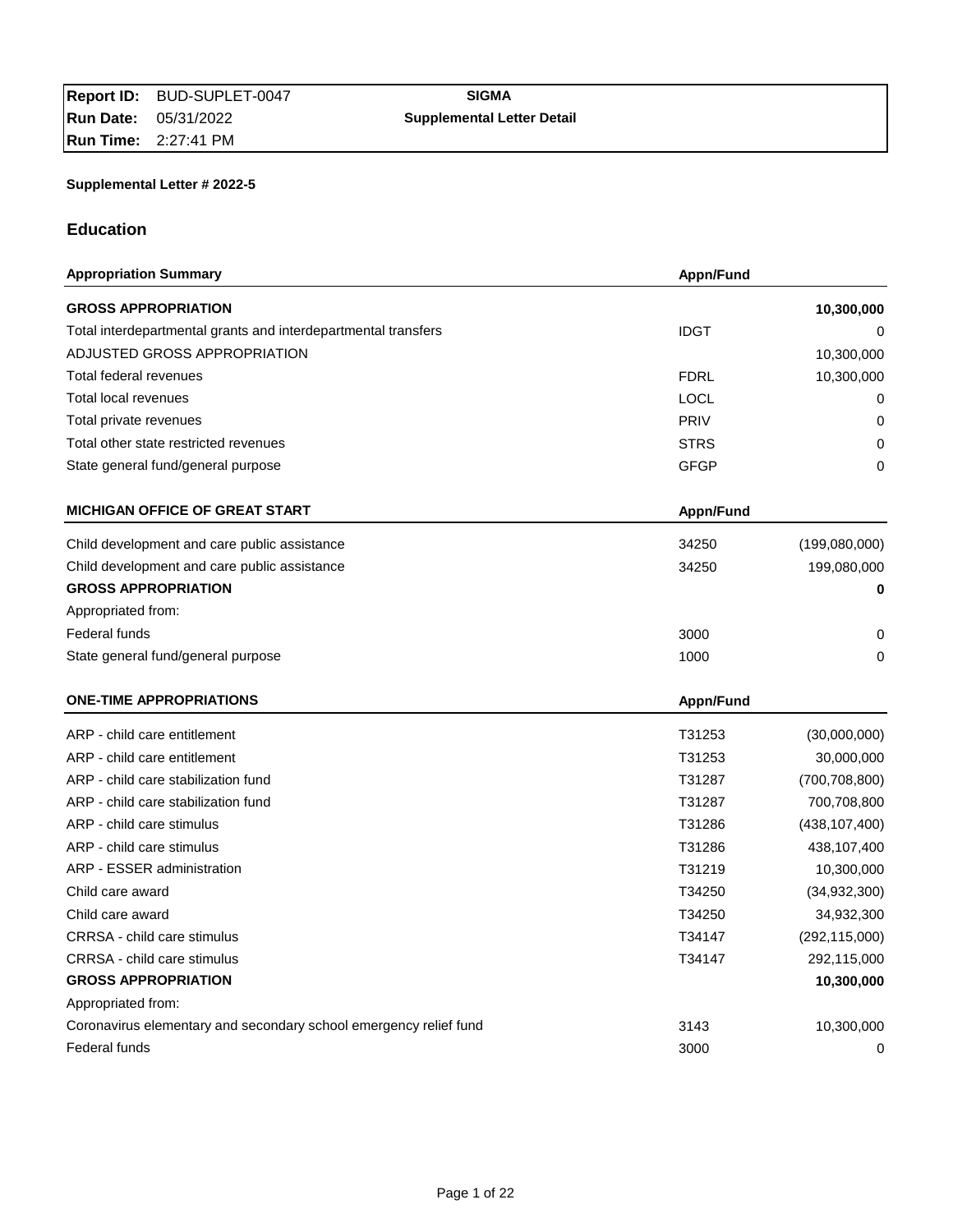#### **Boilerplate**

Sec. xxx. From the funds appropriated in part 1 for ARP - ESSER administration, \$10,300,000.00 shall be used by the department to provide administrative assistance and monitoring oversight of Michigan's public schools utilizing ARP ESSER funding as required by the United States Department of Education and to identify ways to address students' academic and mental health needs, and to address learning loss in Michigan due to the COVID-19 pandemic.

Sec. xxx. The unexpended funds appropriated in part 1 for ARP – ESSER administration are designated as a work project appropriation, and any unencumbered or unallotted funds shall not lapse at the end of the fiscal year and shall be available for expenditure under this section until the projects have been completed. The following is in compliance with section 451a(1) of the management and budget act, 1984 PA 431, MCL 18.1451a:

(a) The purpose of the project is to provide all of the following:

(i) Provide administrative assistance and monitoring oversight of Michigan's public schools utilizing ARP ESSER funding.

(ii) Identify strategies to address students' academic and mental health needs, and to address learning loss in Michigan due to the COVID-19 pandemic.

- (b) The project shall be administered by the department.
- (c) The total estimated cost of the project is \$10,300,000.00.
- (d) The tentative completion date is September 30, 2024.

Sec. xxx. From the funds appropriated in part 1 for child development and care public assistance, CRRSA – child care stimulus, ARP – child care stimulus, child care award, or ARP – child care entitlement the department shall implement a biweekly block reimbursement rate schedule through the following block segments:

(a) The block segment for a biweekly block reimbursement rate schedule for child care centers, group homes, and registered family homes, for between 1 to 30 hours, shall be reimbursed as 30 hours.

(b) The block segment for a biweekly block reimbursement rate schedule for child care centers, group homes, and registered family homes, for between 31 to 60 hours, shall be reimbursed as 60 hours (part-time rate).

(c) The block segment for a biweekly block reimbursement rate schedule for child care centers, group homes, and registered family homes, for between 61 to 90 hours, shall be reimbursed as 90 hours (full-time rate).

(d) The block segment for a biweekly block reimbursement rate schedule for license exempt providers shall be reimbursed at their current hourly reimbursement rates.

Sec. xxx. From the funds appropriated in part 1 for ARP - child care entitlement and child care award, \$3,000,000.00 shall be for the department to work in collaboration with DHHS to continue the network of infant and early childhood mental health consultation, which provides mental health consultation to child care providers.

Sec. xxx. From the funds appropriated in part 1 for CRRSA – child care stimulus, ARP – child care stimulus, child care award, or ARP – child care entitlement, beginning on the first full biweekly pay period of the fiscal year ending September 30, 2022 and ending on the final full biweekly pay period of the fiscal year ending September 30, 2023, the department shall pay on a family's behalf the child development and care program's required family contribution.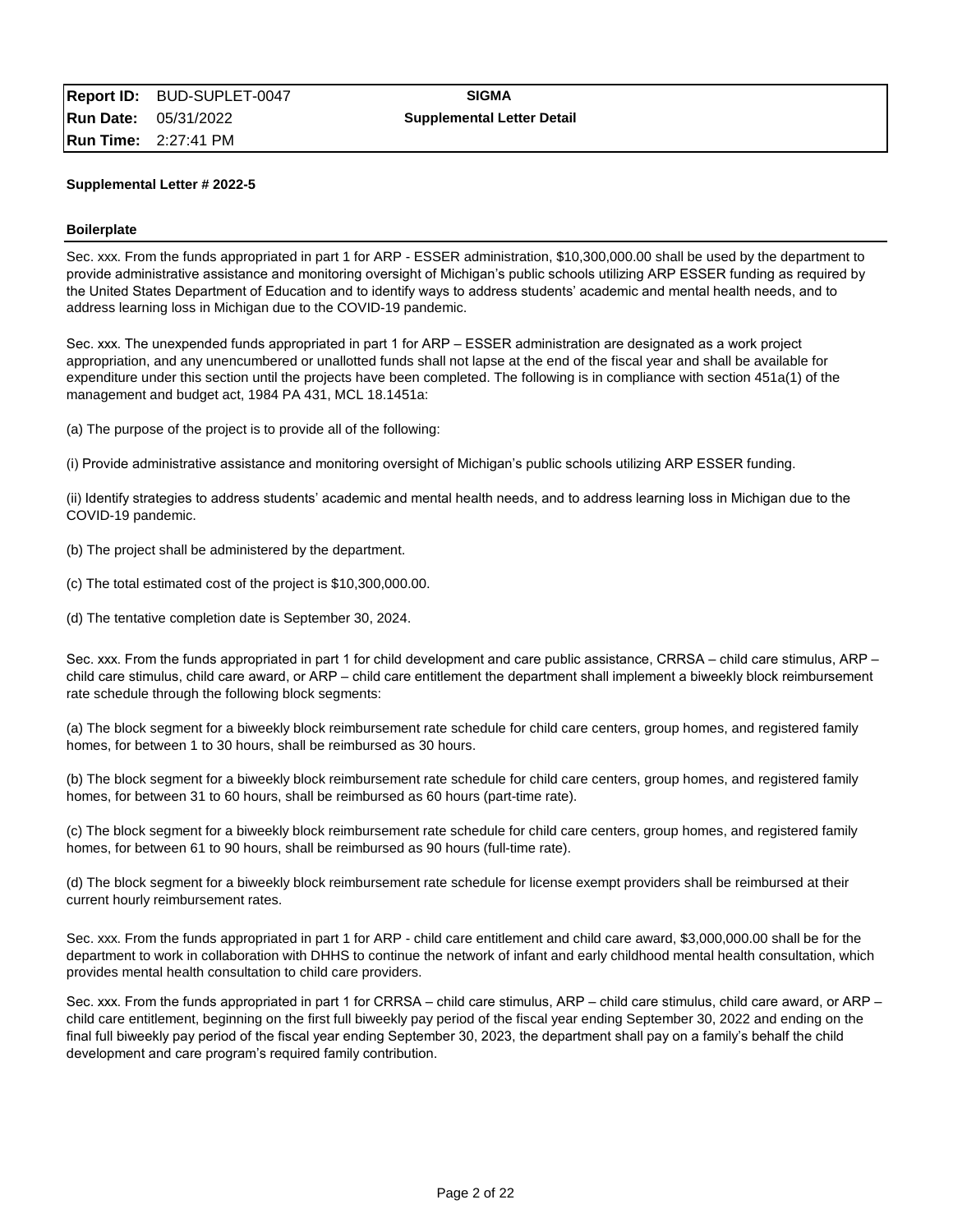Sec. xxx. (1) From the funds appropriated in part 1 for CRRSA – child care stimulus, ARP – child care stimulus, child care award, ARP child care stabilization fund, or ARP – child care entitlement, the department shall administer at least one new round of grants through the child care stabilization grant program to provide grants to eligible providers in the state. Providers are eligible to apply for subgrant funds under this section if they are eligible under federal guidance and are currently operating or have temporarily closed due to COVID-19. The first additional round of funding must be awarded before September 30, 2022. Awards are dependent on availability of federal funding and may change after the initial award notification from the department to reflect available federal revenues.

(2) Providers receiving subgrants under this section must use the funds for allowable uses defined in the American rescue plan act of 2021, Public Law 117-2, or division M of the consolidated appropriations act, 2021, Public Law 116-260. In addition, providers receiving subgrants under this section shall comply with reporting requirements as determined by the department.

Sec. xxx. The unexpended funds appropriated in part 1 for ARP - child care stabilization are designated as a work project appropriation, and any unencumbered or unallotted funds shall not lapse at the end of the fiscal year and shall be available for expenditure under this section until the projects have been completed. The following is in compliance with section 451a(1) of the management and budget act, 1984 PA 431, MCL 18.1451a:

(a) The purpose of the project is to provide both of the following:

- (i) Stabilization grants to child care providers.
- (ii) Support to new and expanding child care providers.
- (b) The project shall be accomplished by the department.
- (c) The estimated cost of this project is \$700,708,800.00.
- (d) The tentative completion date for this work project is September 30, 2023.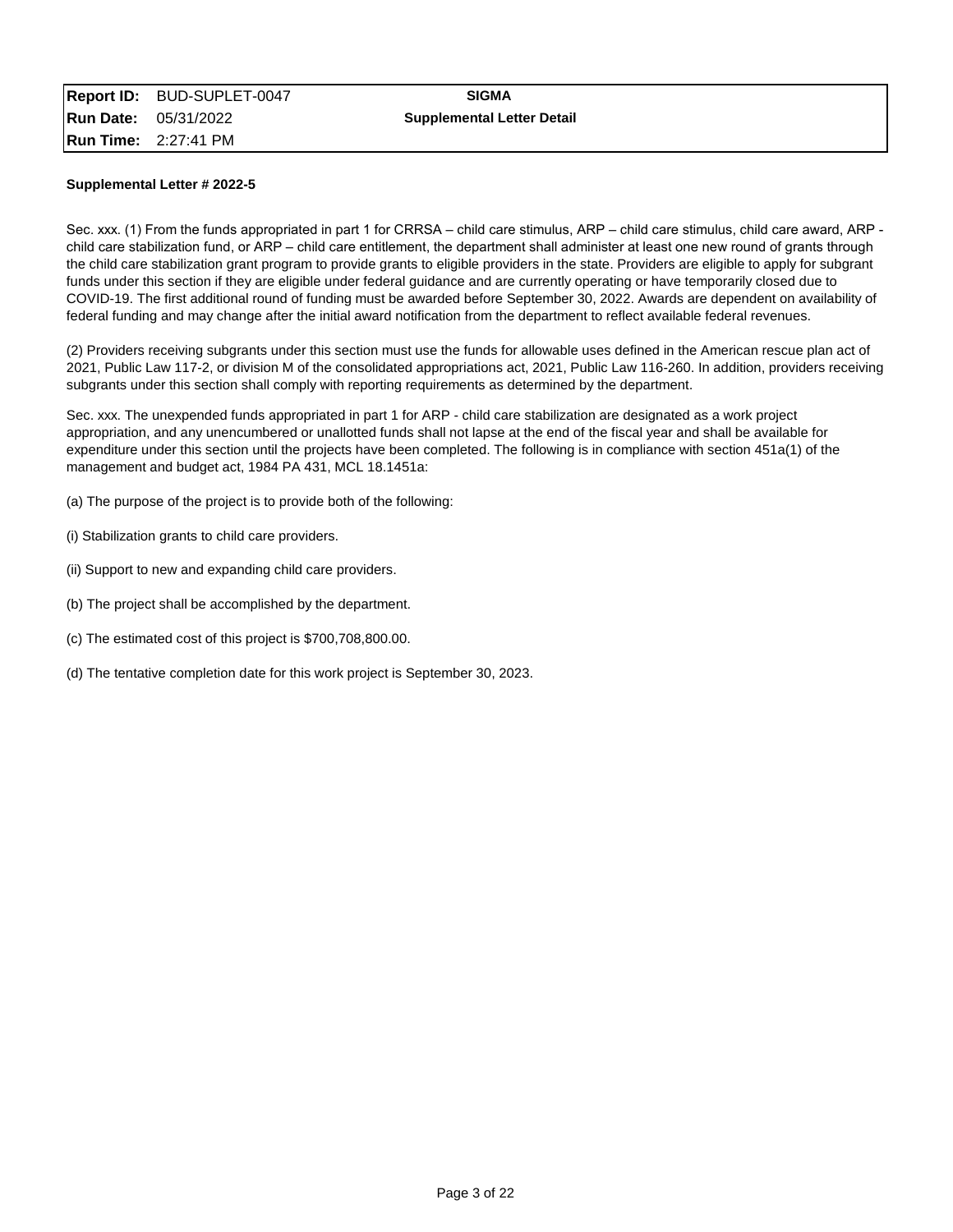Sec. xxx. The unexpended funds appropriated in part 1 for CRRSA – child care stimulus are designated as a work project appropriation, and any unencumbered or unallotted funds shall not lapse at the end of the fiscal year and shall be available for expenditure under this section until the projects have been completed. The following is in compliance with section 451a(1) of the management and budget act, 1984 PA 431, MCL 18.1451a:

- (a) The purpose of the project is to provide all of the following:
- (i) An expanded entrance eligibility threshold.
- (ii) An increase to provider reimbursement rates.
- (iii) Payments based on enrollment rather than attendance.
- (iv) Stabilization grants to child care providers.
- (v) Additional pay based on provider reimbursement rates.
- (vi) Bonus pay for child care workers.
- (vii) Contracts for infant and toddler slots.
- (viii) Administrative funding for the department.
- (b) The project shall be accomplished by the department.
- (c) The estimated cost of this project is \$292,115,000.00.
- (d) The tentative completion date for this work project is September 30, 2023.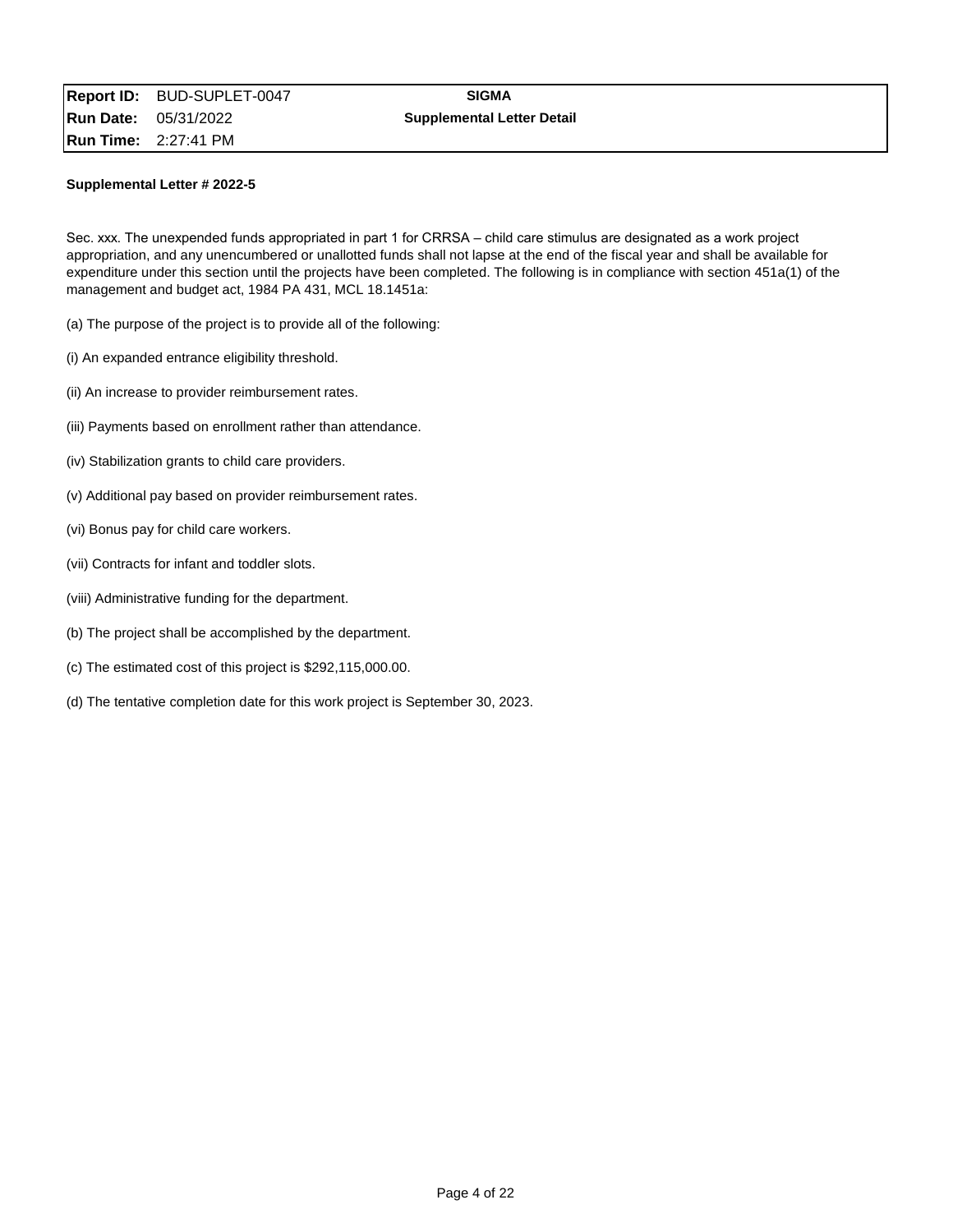Sec. xxx. The unexpended funds appropriated in part 1 for ARP – child care stimulus are designated as a work project appropriation, and any unencumbered or unallotted funds shall not lapse at the end of the fiscal year and shall be available for expenditure under this section until the projects have been completed. The following is in compliance with section 451a(1) of the management and budget act, 1984 PA 431, MCL 18.1451a:

- (a) The purpose of the project is to provide all of the following:
- (i) An expanded entrance eligibility threshold.
- (ii) An increase to provider reimbursement rates.
- (iii) Payments based on enrollment rather than attendance.
- (iv) Support to new and expanding child care providers.
- (v) Additional pay based on provider reimbursement rates.
- (vi) Bonus pay for child care workers.
- (vii) Contracts for infant and toddler slots.
- (viii) Administrative funding for the department.
- (ix) Copays for eligible families.
- (b) The project shall be accomplished by the department.
- (c) The estimated cost of this project is \$438,107,400.00.
- (d) The tentative completion date for this work project is September 30, 2023.

Sec. xxx. The unexpended funds appropriated in part 1 for Child care award are designated as a work project appropriation, and any unencumbered or unallotted funds shall not lapse at the end of the fiscal year and shall be available for expenditure under this section until the projects have been completed. The following is in compliance with section 451a(1) of the management and budget act, 1984 PA 431, MCL 18.1451a:

- (a) The purpose of the project is to provide all of the following:
- (i) An expanded entrance eligibility threshold.
- (ii) An increase to provider reimbursement rates.
- (iii) Payments based on enrollment rather than attendance.
- (iv) Early childhood mental health consultation.
- (b) The project shall be accomplished by the department and DHHS.
- (c) The estimated cost of this project is \$34,932,300.00.
- (d) The tentative completion date for this work project is September 30, 2023.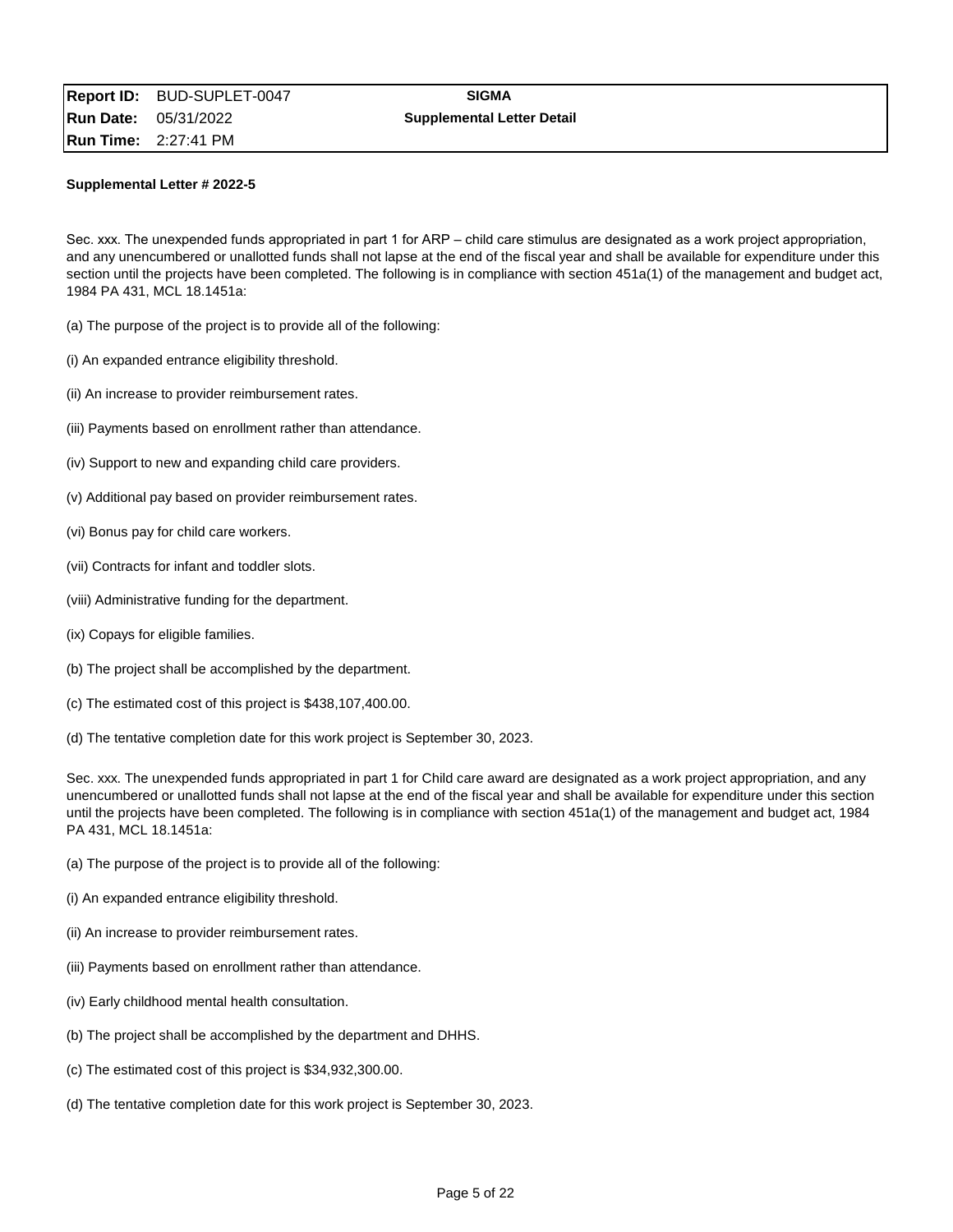Sec. xxx. The unexpended funds appropriated in part 1 for ARP – child care entitlement are designated as a work project appropriation, and any unencumbered or unallotted funds shall not lapse at the end of the fiscal year and shall be available for expenditure under this section until the projects have been completed. The following is in compliance with section 451a(1) of the management and budget act, 1984 PA 431, MCL 18.1451a:

(a) The purpose of the project is to provide all of the following:

- (i) An expanded entrance eligibility threshold.
- (ii) An increase to provider reimbursement rates.
- (iii) Payments based on enrollment rather than attendance.
- (iv) Early childhood mental health consultation.
- (b) The project shall be accomplished by the department and DHHS.
- (c) The estimated cost of this project is \$30,000,000.00.
- (d) The tentative completion date for this work project is September 30, 2023.

REPEALER. Sec. 1011 of 2021 PA 87, Article 3 is repealed. REPEALER. Sec. 1012 of 2021 PA 87, Article 3 is repealed. REPEALER. Sec. 1025 of 2021 PA 87, Article 3 is repealed. REPEALER. Sec. 1030 of 2021 PA 87, Article 3 is repealed. REPEALER. Sec. 1031 of 2021 PA 87, Article 3 is repealed. REPEALER. Sec. 1032 of 2021 PA 87, Article 3 is repealed. REPEALER. Sec. 1033 of 2021 PA 87, Article 3 is repealed. REPEALER. Sec. 1034 of 2021 PA 87, Article 3 is repealed.

#### **Explanation**

The purpose of this supplemental request is to propose additional investments in the Child Development and Care (CDC) Program. These targeted investments include moving to a part-time and full-time provider payment basis, continuing to cover eligible family copays for an additional year, doubling the current level of funding for mental health supports, and offering additional rounds of the child care stabilization grant program funding. The purpose of these expansions are twofold, first to help support Michigan families and business in providing vital child care services to Michigan children. The second is to ensure the State fully obligates CRSSA and ARP Stabilization funds before the federal deadline of September 30, 2022. Funding is available in the budget due to a decrease in the child care caseloads, which were agreed to for the May 2022 consensus revenue estimating conference.

This request appropriates the remaining American Rescue Plan Elementary and Secondary School Emergency Relief (ARP ESSER) Fund under the American Rescue Plan (ARP) Act of 2021, Public Law 117-2, enacted on March 11, 2021. ARP ESSER III administrative funding grants each state ½ of 1 percent of the total ARP ESSER III allocation for administrative costs and emergency needs, of which the unappropriated amount is at \$10.3 million.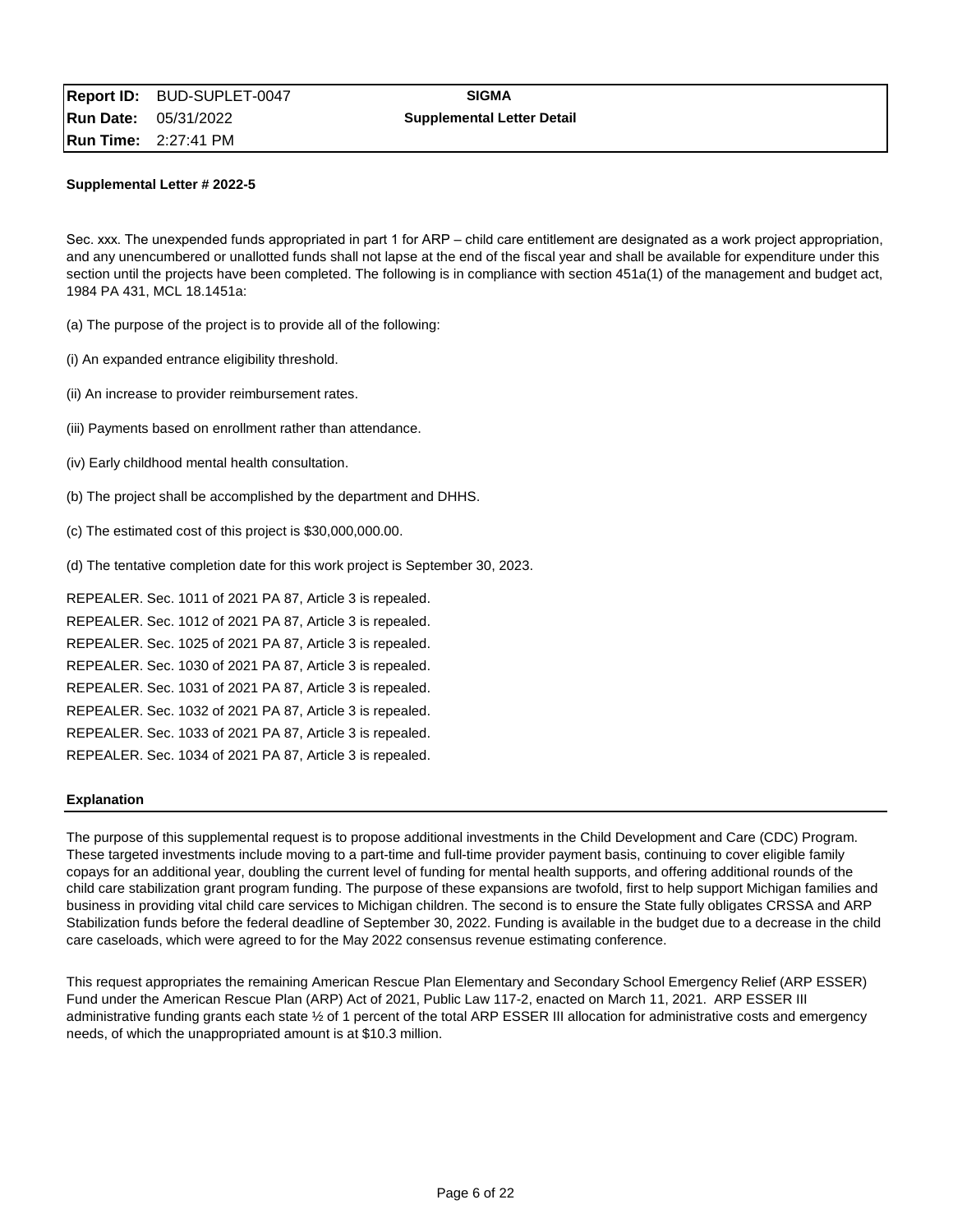# **Health and Human Services**

| <b>Appropriation Summary</b>                                   | Appn/Fund   |             |
|----------------------------------------------------------------|-------------|-------------|
| Full-time equated classified positions                         |             | 11.0        |
| <b>GROSS APPROPRIATION</b>                                     |             | 388,820,000 |
| Total interdepartmental grants and interdepartmental transfers | <b>IDGT</b> | 0           |
| ADJUSTED GROSS APPROPRIATION                                   |             | 388,820,000 |
| Total federal revenues                                         | <b>FDRL</b> | 388,820,000 |
| Total local revenues                                           | <b>LOCL</b> | 0           |
| Total private revenues                                         | PRIV        | 0           |
| Total other state restricted revenues                          | <b>STRS</b> | 0           |
| State general fund/general purpose                             | <b>GFGP</b> | 0           |
| <b>COMMUNITY SERVICES AND OUTREACH</b>                         | Appn/Fund   |             |
| Full-time equated classified positions                         |             | 11.0        |
| Weatherization assistance-11 FTE positions                     | 69550       | 20,000,000  |
| <b>GROSS APPROPRIATION</b>                                     |             | 20,000,000  |
| Appropriated from:                                             |             |             |
| Capped federal revenues                                        | 3213        | 20,000,000  |
| <b>CHILDREN'S SERVICES AGENCY - CHILD WELFARE</b>              | Appn/Fund   |             |
| Children's trust fund                                          | 35700       | 68,800      |
| <b>GROSS APPROPRIATION</b>                                     |             | 68,800      |
| Appropriated from:                                             |             |             |
| Capped federal revenues 139                                    | 3267        | 68,800      |
| <b>PUBLIC ASSISTANCE</b>                                       | Appn/Fund   |             |
| Food assistance program benefits                               | 44800       | 350,000,000 |
| <b>GROSS APPROPRIATION</b>                                     |             | 350,000,000 |
| Appropriated from:                                             |             |             |
| Federal funds                                                  | 3000        | 350,000,000 |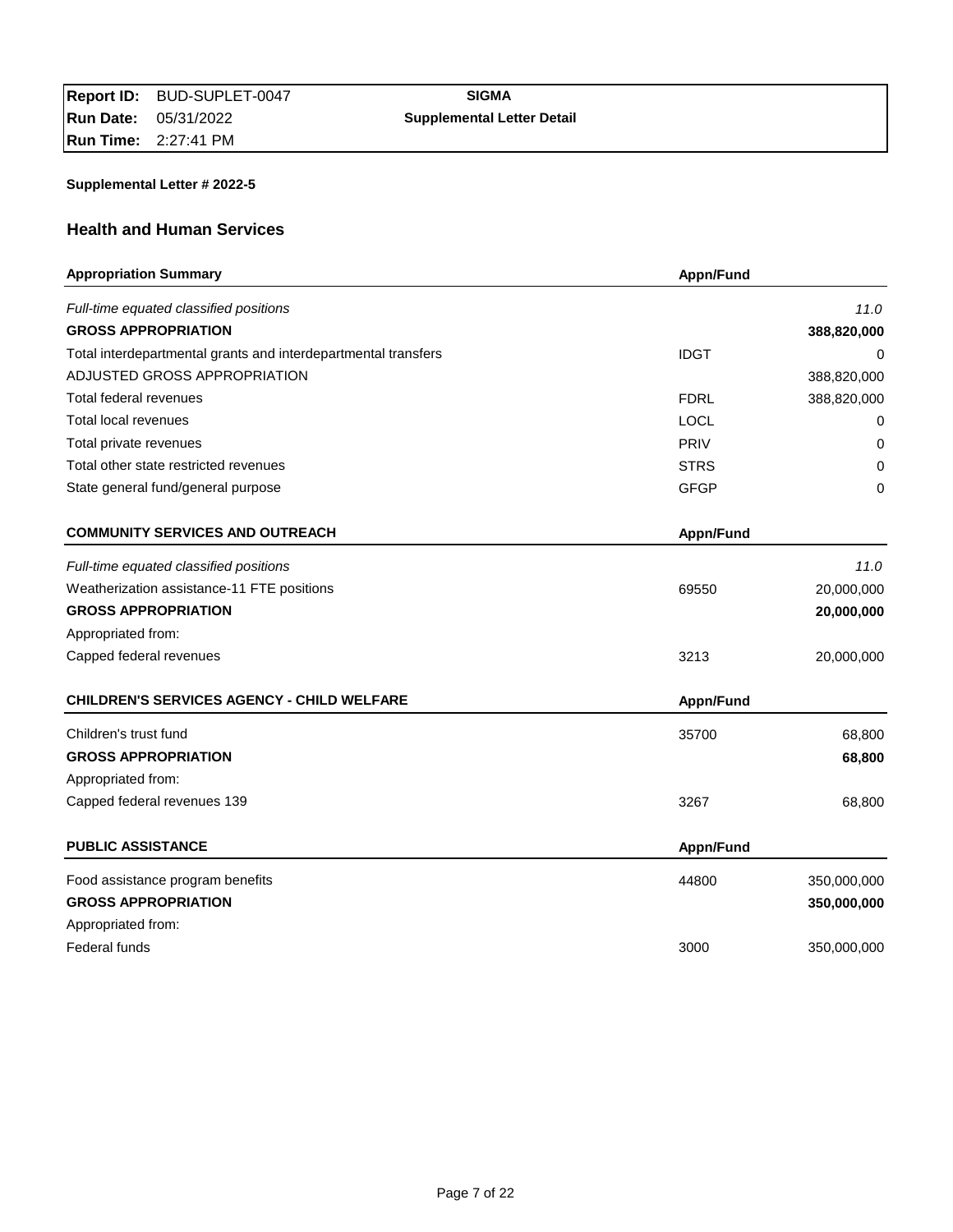| <b>ONE-TIME APPROPRIATIONS</b>                                                                                      | Appn/Fund |            |
|---------------------------------------------------------------------------------------------------------------------|-----------|------------|
| ARP - expanding public health workforce within aging network                                                        | T31220    | 1,257,800  |
| ARP - family violence prevention and services program COVID-19 testing, vaccines, and mobile<br>health units access | T31244    | 9,986,000  |
| ARP - maternal, infant, and early childhood home visiting program                                                   | T31278    | 1,892,100  |
| ARP - SHIP expanding public health workforce within aging network                                                   | T31221    | 116,800    |
| COVID-19 elder justice - aging and field services                                                                   | T38520    | 5,498,500  |
| <b>GROSS APPROPRIATION</b>                                                                                          |           | 18,751,200 |
| Appropriated from:                                                                                                  |           |            |
| Capped federal revenues                                                                                             | 3213      | 9,986,000  |
| Federal funds                                                                                                       | 3000      | 8,765,200  |

#### **Boilerplate**

Sec. xxx. The unexpended funds appropriated in part 1 for weatherization assistance are designated as a work project appropriation, and any unencumbered or unallotted funds do not lapse at the end of the fiscal year and are available for expenditures for projects under this section until the fund is depleted. The following is in compliance with section 451a(1) of the management and budget act, 1984 PA 431, MCL 18.1451a:

(a) The purpose of the project is to reduce energy costs for low-income families, particularly for the elderly, people with disabilities, and children, while ensuring their health and safety.

(b) The projects will be accomplished through grants to community action agencies with oversight by the department.

(c) The total estimated cost of the work project is \$20,000,000.00

(d) The tentative completion date is September 30, 2026.

### **Explanation**

This supplemental requests \$20 million in capped federal revenue authorization for the Weatherization Assistance Program, and 11.0 limited term FTEs to support administration for the expanded program over an expected seven years. Additional federal Weatherization Assistance Program funding was authorized by the Infrastructure Investment and Jobs Act.

This supplemental requests an additional \$350 million in federal authorization for the Food Assistance Program. This funding will support increased costs related to increased program benefits during the COVID-19 pandemic.

This supplemental requests an additional \$68,800 in capped federal revenue authorization to the Children's Trust Fund line to provide sufficient authorization to expend a formula grant to states for expenditures made in accordance with Sections 201 through 209 of Title II of the Child Abuse Prevention and Treatment Act Community-Based Family Resource and Support Grants. There are no match requirements.

This supplemental requests federal authorization for five one-time grants:

- \$5.5 million for an enhancement grant funded by the American Rescue Plan to enhance Adult Protective Services response to COVID-19.

- \$1.3 million in federal American Rescue Plan funds to support community health workers working to prevent hospital readmissions.

- \$116,800 in federal American Rescue Plan funds to support a contract for Medicare counseling and technical assistance for older adults.

- \$10.0 million in capped federal revenue authorization for grants to domestic violence shelters

- \$1.9 million in federal American Rescue Plan funds to support home visiting services to eligible families in at risk communities.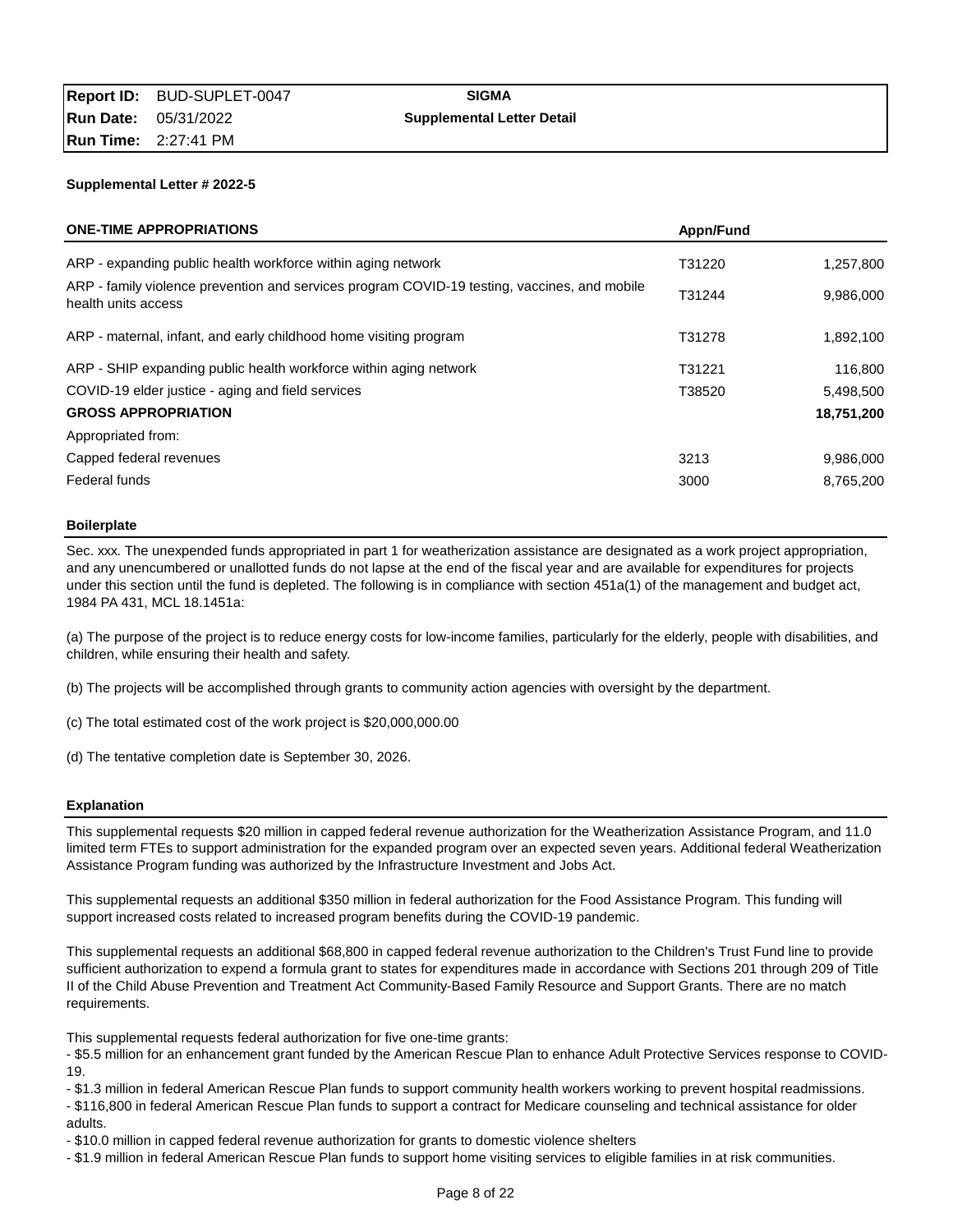# **Labor and Economic Opportunity**

| <b>Appropriation Summary</b>                                   | Appn/Fund   |            |
|----------------------------------------------------------------|-------------|------------|
| <b>GROSS APPROPRIATION</b>                                     |             | 17,033,000 |
| Total interdepartmental grants and interdepartmental transfers | <b>IDGT</b> | 0          |
| ADJUSTED GROSS APPROPRIATION                                   |             | 17,033,000 |
| Total federal revenues                                         | <b>FDRL</b> | 17,033,000 |
| Total local revenues                                           | <b>LOCL</b> | 0          |
| Total private revenues                                         | <b>PRIV</b> | 0          |
| Total other state restricted revenues                          | <b>STRS</b> | 0          |
| State general fund/general purpose                             | <b>GFGP</b> | 0          |
| <b>ONE-TIME APPROPRIATIONS</b>                                 | Appn/Fund   |            |
| Broadband equity, access, and deployment                       | T32640      | 5,000,000  |
| Community development block grant - disaster recovery          | T36951      | 12,033,000 |
| <b>GROSS APPROPRIATION</b>                                     |             | 17,033,000 |
| Appropriated from:                                             |             |            |
| Federal funds                                                  | 3000        | 5,000,000  |
| HUD-CPD, community development block grant                     | 3283        | 12.033.000 |

### **Boilerplate**

Sec. xxx. The unexpended funds appropriated in part 1 for community development block grant - disaster recovery are designated as a work project appropriation, and any unencumbered or unallotted funds shall not lapse at the end of the fiscal year and shall be available for expenditures for projects under this section until the projects have been completed. The following is in compliance with section 451a of the management and budget act, 1984 PA 431, MCL 18.1451a:

- (a) The purpose of the work project is to support disaster recovery efforts.
- (b) The projects will be accomplished by utilizing state employees or by contracts.
- (c) The total estimated cost of the work project is \$12,033,000.00.
- (d) The tentative completion date is September 30, 2026.

Sec. xxx. The unexpended funds appropriated in part 1 for broadband equity, access, and deployment are designated as a work project appropriation, and any unencumbered or unallotted funds shall not lapse at the end of the fiscal year and shall be available for expenditures for projects under this section until the projects have been completed. The following is in compliance with section 451a of the management and budget act, 1984 PA 431, MCL 18.1451a:

- (a) The purpose of the work project is to support broadband equity, access and deployment projects.
- (b) The projects will be accomplished by utilizing state employees or by contracts.
- (c) The total estimated cost of the work project is \$5,000,000.00.
- (d) The tentative completion date is September 30, 2026.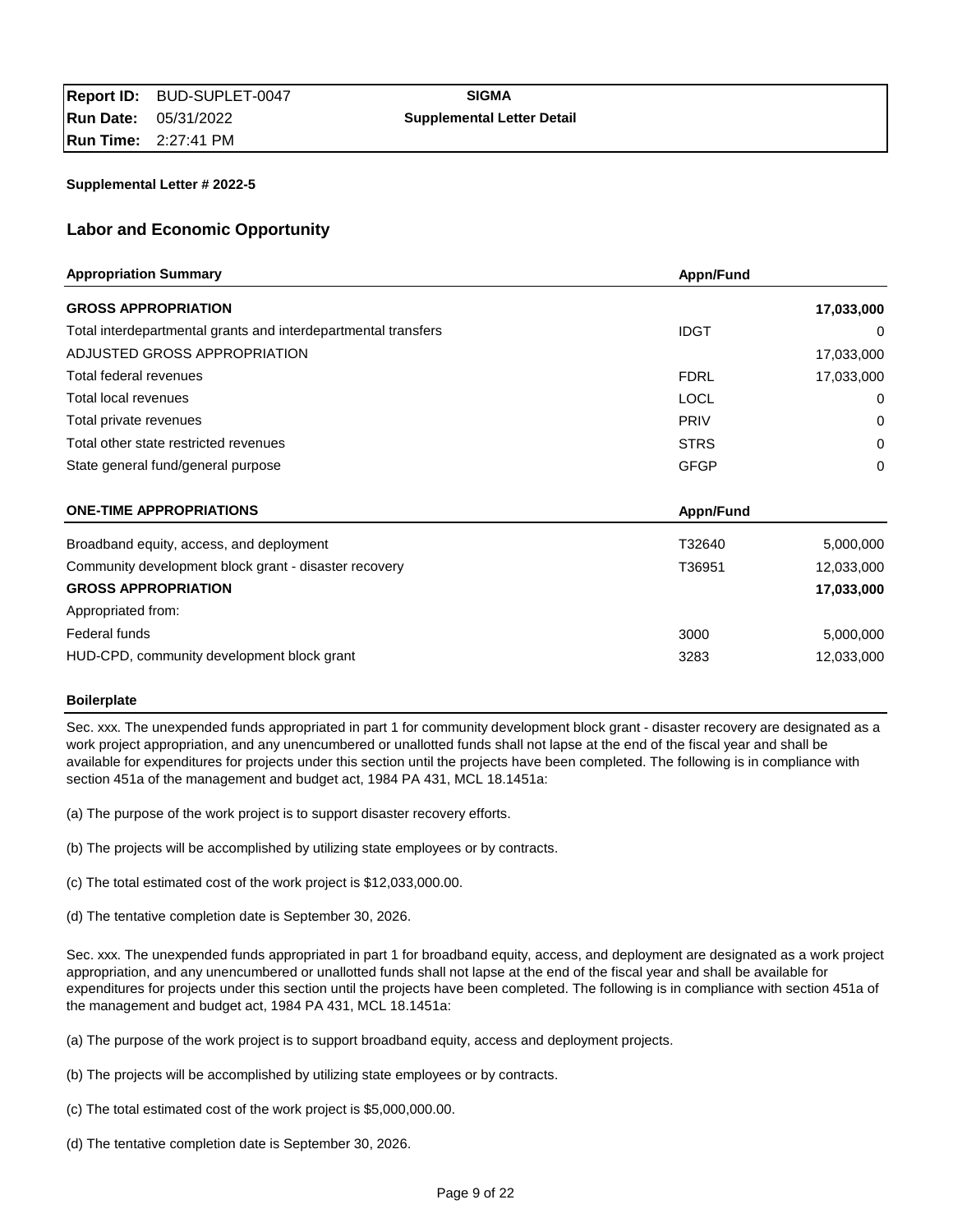#### **Explanation**

The state Community Development Block Grant (CDBG) program has received a second special allocation of disaster recovery funds, this time to address the severe storms and flooding of southeast Michigan that occurred in June 2021. These funds will go to recover from and build resilience to natural disasters, with a specific focus on low- and moderate-income populations. These funds are to address unmet disaster needs or mitigation activities in the most impacted or distressed areas. Per federal requirements, of the \$12 million state allocation, \$9.6 million must be spent in Wayne County. The City of Detroit and City of Dearborn both received separate allocations related to this disaster, which they will receive directly from the federal government. The first step in the process includes conducting an unmet needs assessment, which will inform specific activities that can be undertaken with the grant funds.

Michigan previously received an allocation of \$59.9 million of disaster recovery funds, appropriated in PA 53 of 2022, for the disaster stemming from the severe storms and dam failure in Mid-Michigan in May 2020.

This supplemental recommends \$5 million in federal funds to support initial planning activities for the Broadband Equity, Access and Deployment (BEAD) Program, a federal program established in the Infrastructure Investment and Jobs Act. Planning funds will be used to create a 5-year action plan, informed by collaboration with local and regional entities. Planning funds will be made available to the state upon submission of Michigan's letter of intent and application, which is currently being developed and will be submitted no later than July 18, 2022, per federal regulations. Once received, the Department of Labor and Economic Opportunity will have 270 days to develop the 5-year action plan.

Through the BEAD program, each state will receive a minimum of \$100 million for broadband deployment, mapping, and adoption projects, with the remaining funds distributed based on a formula that considers the number of unserved and high-cost locations in the state, according to maps that will be published by the Federal Communications Commission in 2022. When federal maps are completed, states will receive 20% of their BEAD allocation, with the remainder released upon federal approval of the 5-year action plan. Per federal guidelines, the first priority for this funding is for providing broadband to unserved areas (those below 25/3 Mbps), followed by underserved areas (those below 100/20 Mbps), and then serving community anchor institutions (1/1 Gbps). A subsequent supplemental recommendation for the BEAD programmatic funding will be advanced when more information on Michigan's allocation is known.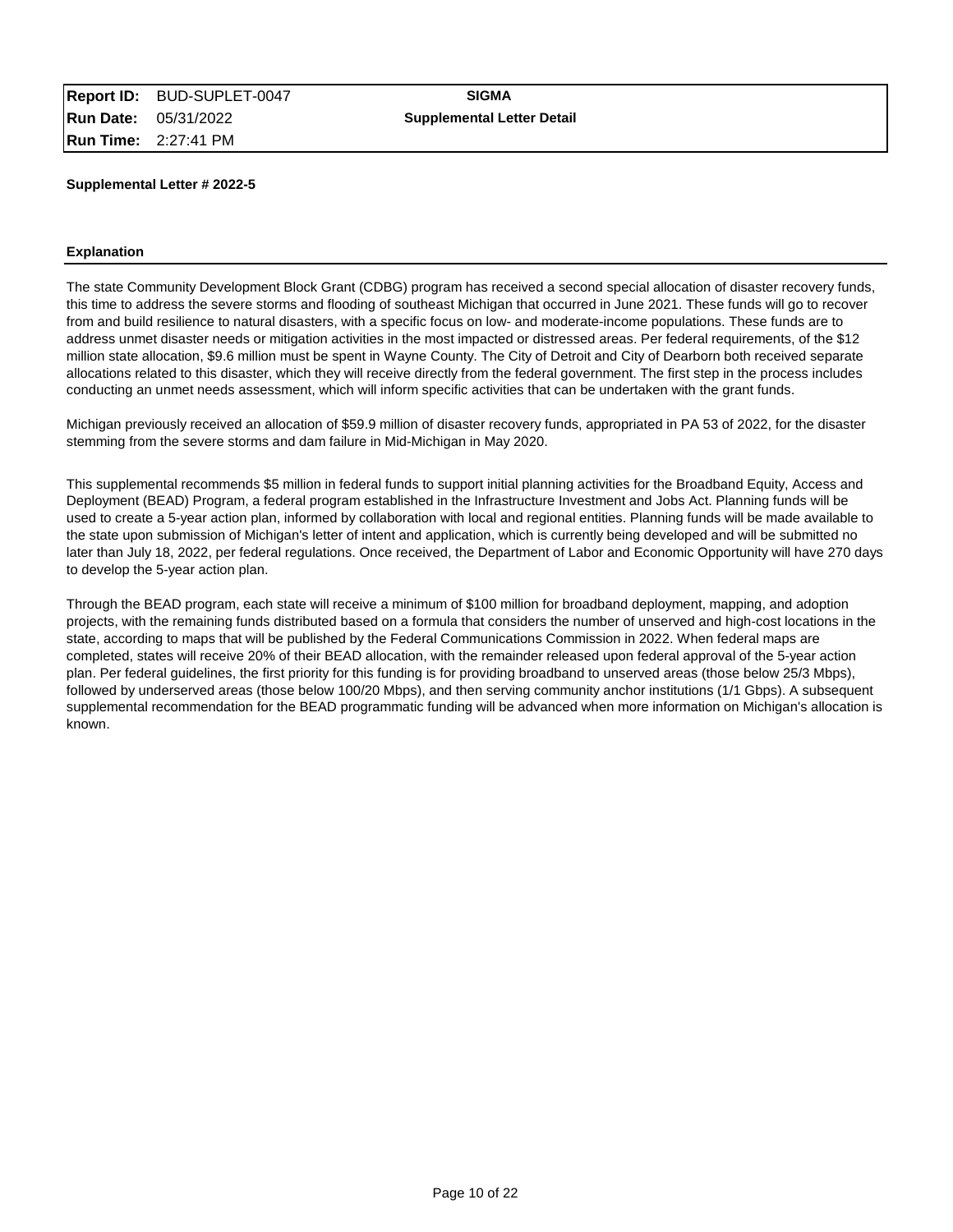# **Legislature**

| <b>Appropriation Summary</b>                                   | Appn/Fund   |           |
|----------------------------------------------------------------|-------------|-----------|
| <b>GROSS APPROPRIATION</b>                                     |             | 2,200,000 |
| Total interdepartmental grants and interdepartmental transfers | <b>IDGT</b> | $\Omega$  |
| ADJUSTED GROSS APPROPRIATION                                   |             | 2,200,000 |
| Total federal revenues                                         | <b>FDRL</b> | 0         |
| Total local revenues                                           | <b>LOCL</b> | 0         |
| Total private revenues                                         | <b>PRIV</b> | 0         |
| Total other state restricted revenues                          | <b>STRS</b> | 0         |
| State general fund/general purpose                             | <b>GFGP</b> | 2,200,000 |
| <b>LEGISLATIVE COUNCIL</b>                                     | Appn/Fund   |           |
| Independent citizens redistricting commission                  | 10600       | 2,200,000 |
| <b>GROSS APPROPRIATION</b>                                     |             | 2,200,000 |
| Appropriated from:                                             |             |           |
| State general fund/general purpose                             | 1000        | 2,200,000 |

# **Explanation**

Due to ongoing litigation, the Commission has requested an additional \$2.2 million for FY 2022.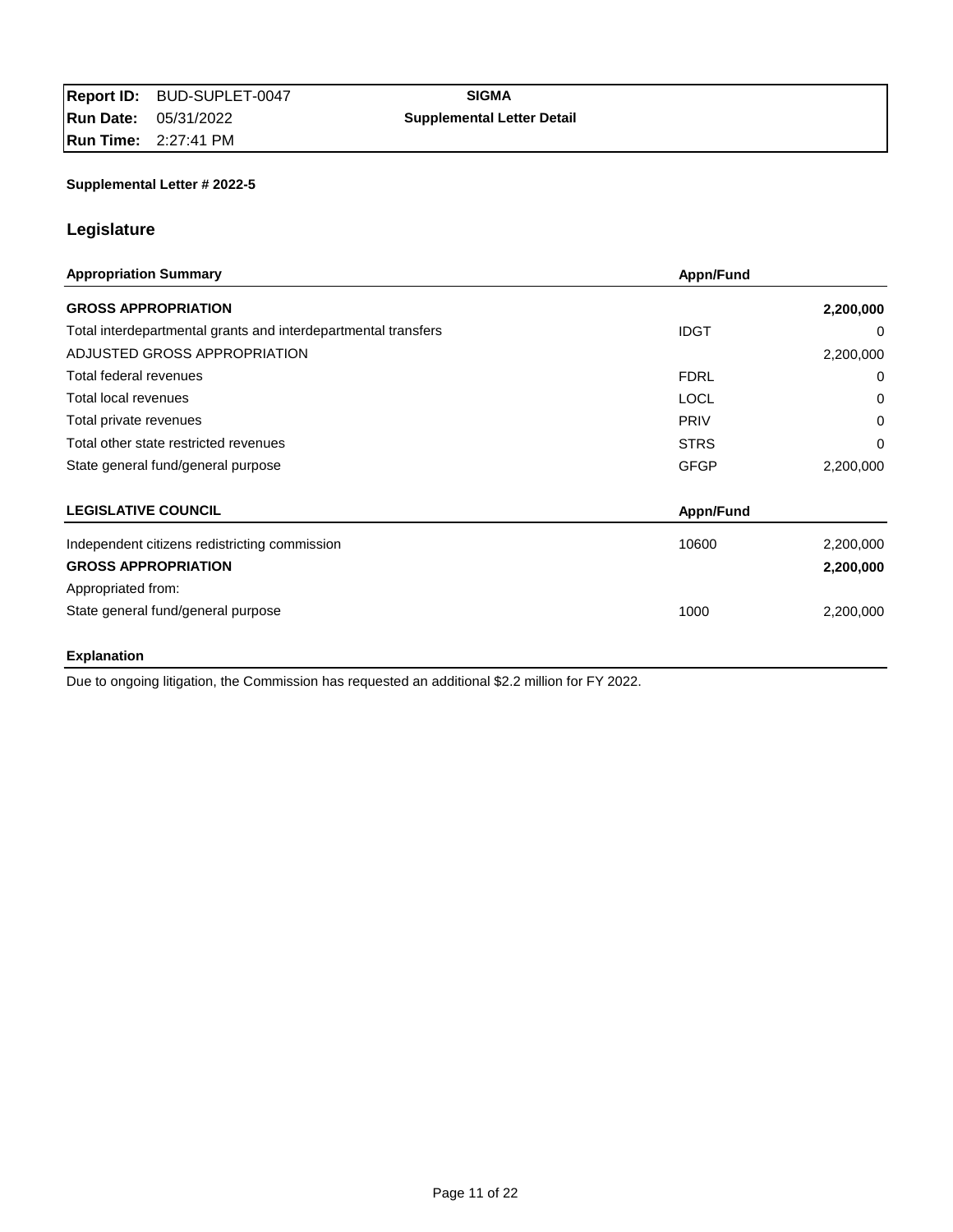# **Licensing and Regulatory Affairs**

| <b>Appropriation Summary</b>                                   | Appn/Fund   |         |
|----------------------------------------------------------------|-------------|---------|
| <b>GROSS APPROPRIATION</b>                                     |             | 500,000 |
| Total interdepartmental grants and interdepartmental transfers | <b>IDGT</b> | 0       |
| ADJUSTED GROSS APPROPRIATION                                   |             | 500,000 |
| Total federal revenues                                         | <b>FDRL</b> | 0       |
| Total local revenues                                           | <b>LOCL</b> | 0       |
| Total private revenues                                         | <b>PRIV</b> | 0       |
| Total other state restricted revenues                          | <b>STRS</b> | 0       |
| State general fund/general purpose                             | <b>GFGP</b> | 500,000 |
| <b>ONE-TIME APPROPRIATIONS</b>                                 | Appn/Fund   |         |
| Michigan-Indiana border survey                                 | T54030      | 500,000 |
| <b>GROSS APPROPRIATION</b>                                     |             | 500,000 |
| Appropriated from:                                             |             |         |
| State general fund/general purpose                             | 1000        | 500,000 |

#### **Boilerplate**

Sec. xxx. (1) From the funds appropriated in part 1 for Michigan-Indiana border study, \$500,000 is appropriated to allow the department of licensing and regulatory affairs to conduct a study of the administration and remonumentation of the Michigan-Indiana border. The study must estimate the cost of the following:

(a) Administration of a survey and remonumentation of the Michigan-Indiana border.

(b) The recovery or reestablishment of relatively permanent monuments at the mileposts of the Indiana-Michigan state line as established in the 1827 federal survey that defined that line.

(c) Resolve any controversies regarding the location of monuments defining the Michigan-Indiana boundary.

(d) Any additional requirements set forth within public acts 81 and 82 of 2022.

(2) The unexpended funds appropriated in part 1 for Michigan-Indiana border study are designated as a work project appropriation, and any unencumbered or unallotted funds shall not lapse at the end of the fiscal year and shall be available for expenditures for projects under this section until the projects have been completed. The following is in compliance with section 451a of the management and budget act, 1984 PA 431, MCL 18.1451a:

(a) The purpose of the work project is to study the administration and remonumentation of the Michigan-Indiana border.

(b) The projects will be accomplished by utilizing state employees or by contracts.

- (c) The total estimated cost of the work project is \$500,000.00.
- (d) The tentative completion date is September 30, 2023.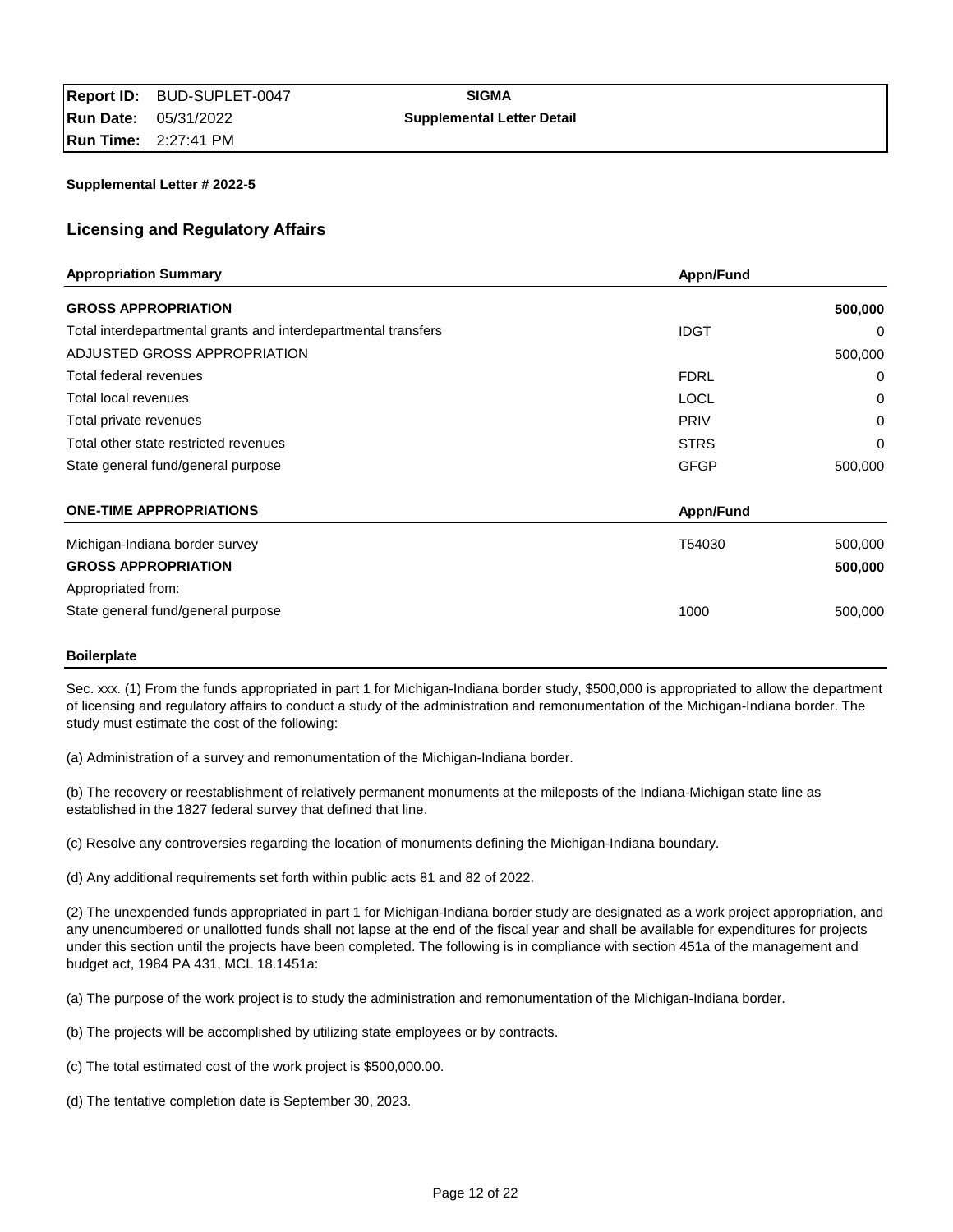#### **Explanation**

In PA 87 of 2021, \$500,000 General Fund was appropriated to the Department of Technology, Management and Budget (DTMB) for conducting a cost estimate of the administration and remonumentation of the Michigan-Indiana border. However, LARA is better suited to take on the related cost estimate activities, since the department houses the Office of Land Survey and Remonumentation and the recently enacted Public Acts 81 and 82 of 2022 establish a Michigan-Indiana state line commission in LARA.

This LARA supplemental recommendation, therefore, represents the positive side of a negative/positive adjustment to shift that original appropriation from DTMB to LARA. Boilerplate is also recommended in LARA, largely consistent with the original DTMB boilerplate included in PA 87 of 2021, but modified to expand the cost estimate to include other activities required by PA 81 and PA 82 of 2022.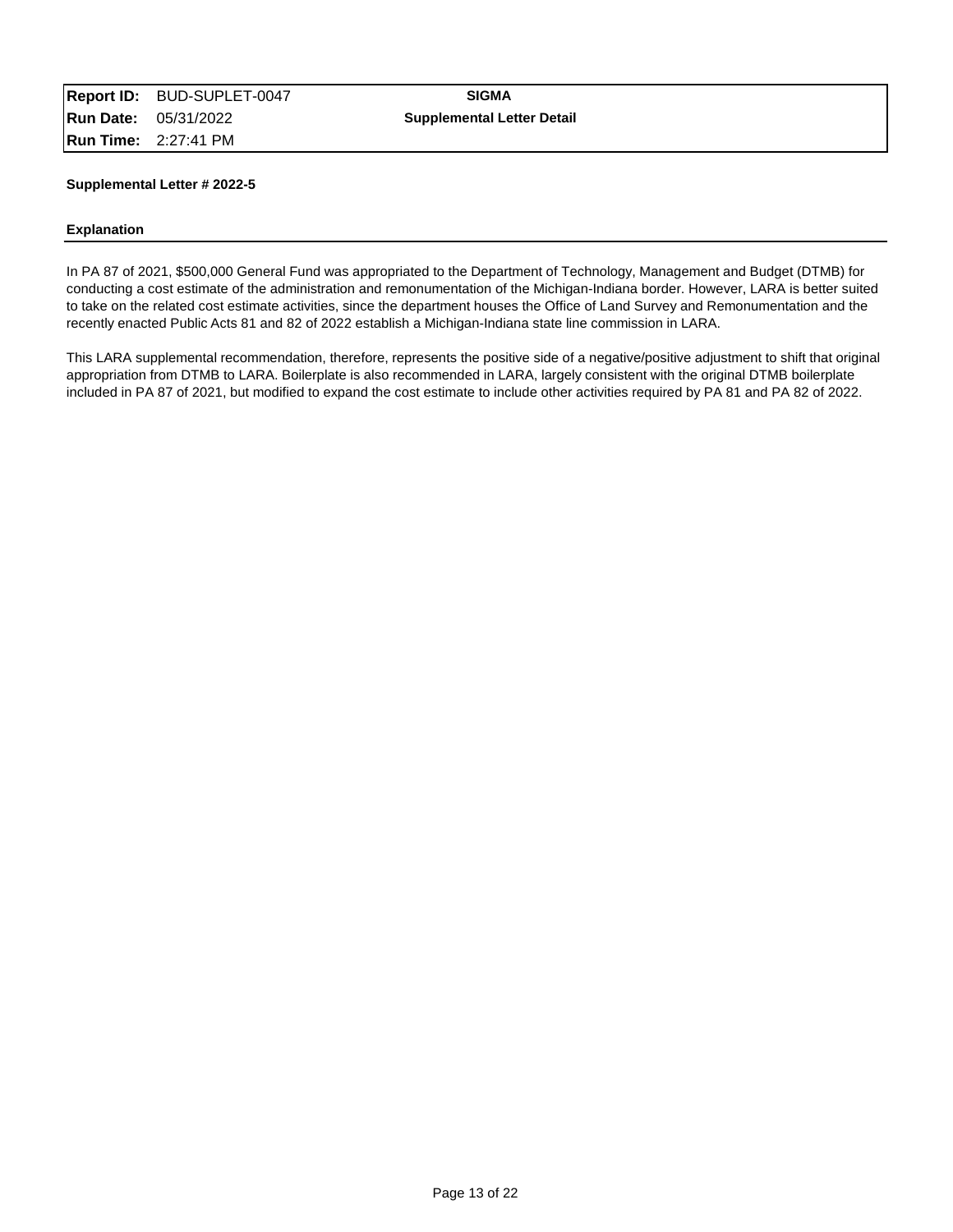# **Natural Resources**

| <b>Appropriation Summary</b>                                   | Appn/Fund   |            |
|----------------------------------------------------------------|-------------|------------|
| <b>GROSS APPROPRIATION</b>                                     |             | 14,864,900 |
| Total interdepartmental grants and interdepartmental transfers | <b>IDGT</b> | 0          |
| ADJUSTED GROSS APPROPRIATION                                   |             | 14,864,900 |
| Total federal revenues                                         | <b>FDRL</b> | 7,756,300  |
| <b>Total local revenues</b>                                    | <b>LOCL</b> | 0          |
| Total private revenues                                         | <b>PRIV</b> | 0          |
| Total other state restricted revenues                          | <b>STRS</b> | 6,263,200  |
| State general fund/general purpose                             | <b>GFGP</b> | 845,400    |
| <b>COMMUNICATION AND CUSTOMER SERVICES</b>                     | Appn/Fund   |            |
| Marketing and outreach                                         | 52400       | 241,600    |
| Michigan historical center                                     | 53950       | 187,900    |
| <b>GROSS APPROPRIATION</b>                                     |             | 429,500    |
| Appropriated from:                                             |             |            |
| Federal funds                                                  | 3000        | 106,300    |
| Game and fish protection fund                                  | 1112        | 74,900     |
| Park improvement fund                                          | 1125        | 60,400     |
| Recreation passport fees                                       | 2325        | 187,900    |
| <b>WILDLIFE MANAGEMENT</b>                                     | Appn/Fund   |            |
| Wildlife management                                            | 69900       | 100,000    |
| <b>GROSS APPROPRIATION</b>                                     |             | 100,000    |
| Appropriated from:                                             |             |            |
| State general fund/general purpose                             | 1000        | 100,000    |
| <b>FISHERIES MANAGEMENT</b>                                    | Appn/Fund   |            |
| Fish production                                                | 44500       | 7,700      |
| Fisheries resource management                                  | 44600       | 37,700     |
| <b>GROSS APPROPRIATION</b>                                     |             | 45,400     |
| Appropriated from:                                             |             |            |
| State general fund/general purpose                             | 1000        | 45,400     |
| <b>LAW ENFORCEMENT</b>                                         | Appn/Fund   |            |
| General law enforcement                                        | 45600       | 380,000    |
| <b>GROSS APPROPRIATION</b>                                     |             | 380,000    |
| Appropriated from:                                             |             |            |
| State general fund/general purpose                             | 1000        | 380,000    |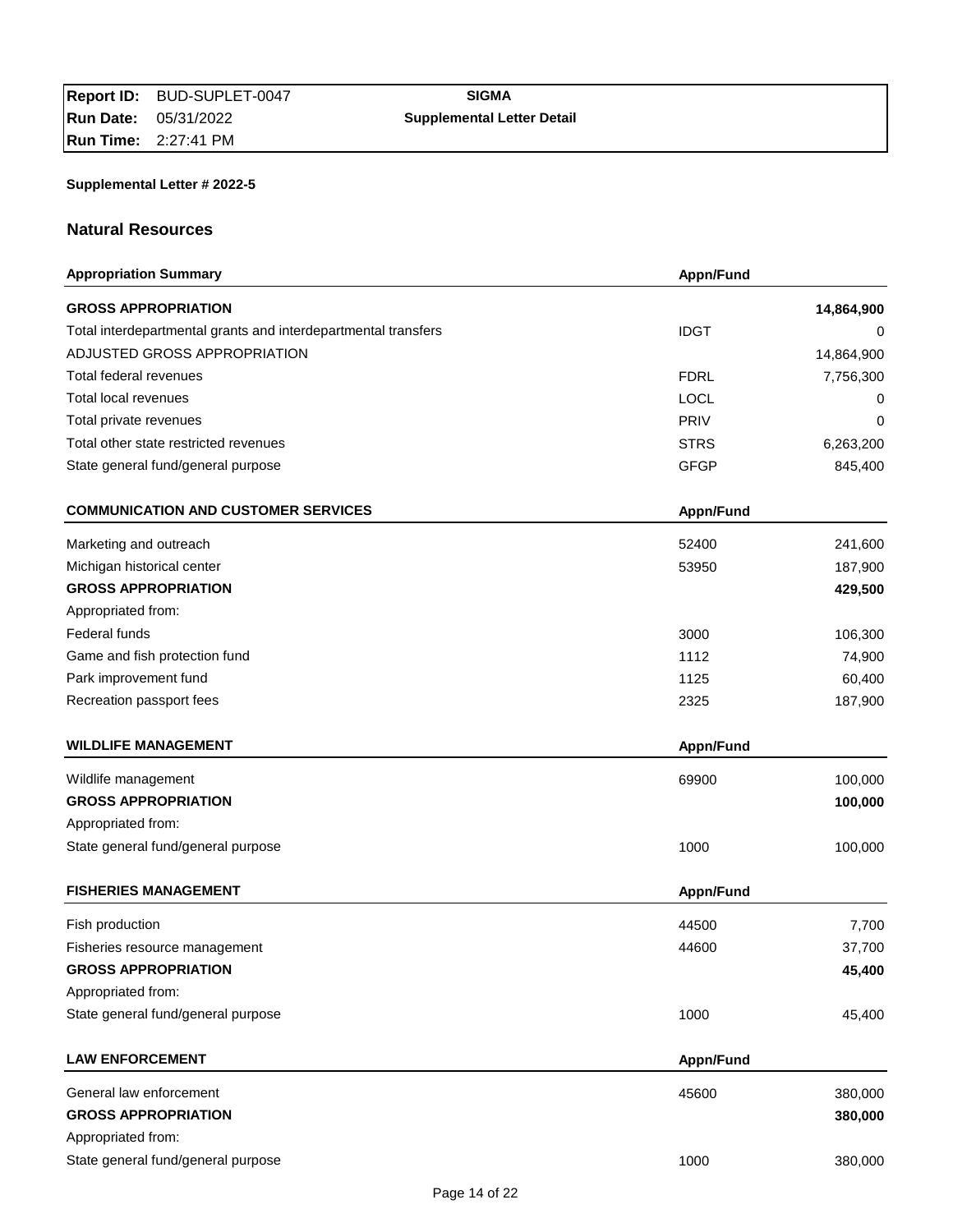| <b>PARKS AND RECREATION DIVISION</b>                     | Appn/Fund |           |
|----------------------------------------------------------|-----------|-----------|
| Forest recreation and trails                             | 45150     | 310,600   |
| Recreational boating                                     | 61650     | 333,300   |
| State parks                                              | 65850     | 5,526,100 |
| <b>GROSS APPROPRIATION</b>                               |           | 6,170,000 |
| Appropriated from:                                       |           |           |
| Forest recreation account                                | 2262      | 297,000   |
| Michigan state waterways fund                            | 1117      | 297,000   |
| Park improvement fund                                    | 1125      | 5,346,000 |
| State general fund/general purpose                       | 1000      | 230,000   |
| <b>FOREST RESOURCES DIVISION</b>                         | Appn/Fund |           |
| Forest management and timber market development          | 45100     | 63,000    |
| Wildfire protection                                      | 69800     | 27,000    |
| <b>GROSS APPROPRIATION</b>                               |           | 90,000    |
| Appropriated from:                                       |           |           |
| State general fund/general purpose                       | 1000      | 90,000    |
| <b>ONE-TIME APPROPRIATIONS</b>                           | Appn/Fund |           |
| Shooting range development, enhancement, and restoration | TC89555S  | 7,650,000 |
| <b>GROSS APPROPRIATION</b>                               |           | 7,650,000 |
| Appropriated from:                                       |           |           |
| Federal funds                                            | 3000      | 7,650,000 |

### **Explanation**

This supplemental request seeks state restricted appropriations to increase the pay rate of short-term workers in Michigan's state parks, fisheries, trails, historical centers, and recreational facilities. This pay rate increase is needed for the Department of Natural Resources to be able to fill vacancies necessary for efficient and safe operations in a highly competitive labor market. Additionally, this request will ensure that all state employees are making at least the state minimum wage. Sufficient revenue is available from federal and state restricted funding sources to support these short-term worker pay rate increases.

A one-time capital outlay supplemental is recommended to provide \$7.65 million of federal spending authorization for state shooting range development, enhancement, and restoration projects in Allegan, Barry, Jackson, Marquette, Ontonagon, and Roscommon counties. These projects have been prioritized to address safety and conflict concerns and provide improved shooting opportunities. These federal formula funds are available from federal excise taxes on firearms and ammunition and state match requirements will be met through existing private and state restricted spending authorization.

This supplemental request seek \$845,400 in general fund to cover the increased cost of fuel resulting from the fuel surcharge assessed by DTMB Vehicle and Transportation Services in response to rising gasoline prices. Additional General Fund spending authorization is needed to continue many department operations which require the use of motorized vehicles, such as conservation officer operations and management of state parks, wildlife habitats, and fisheries.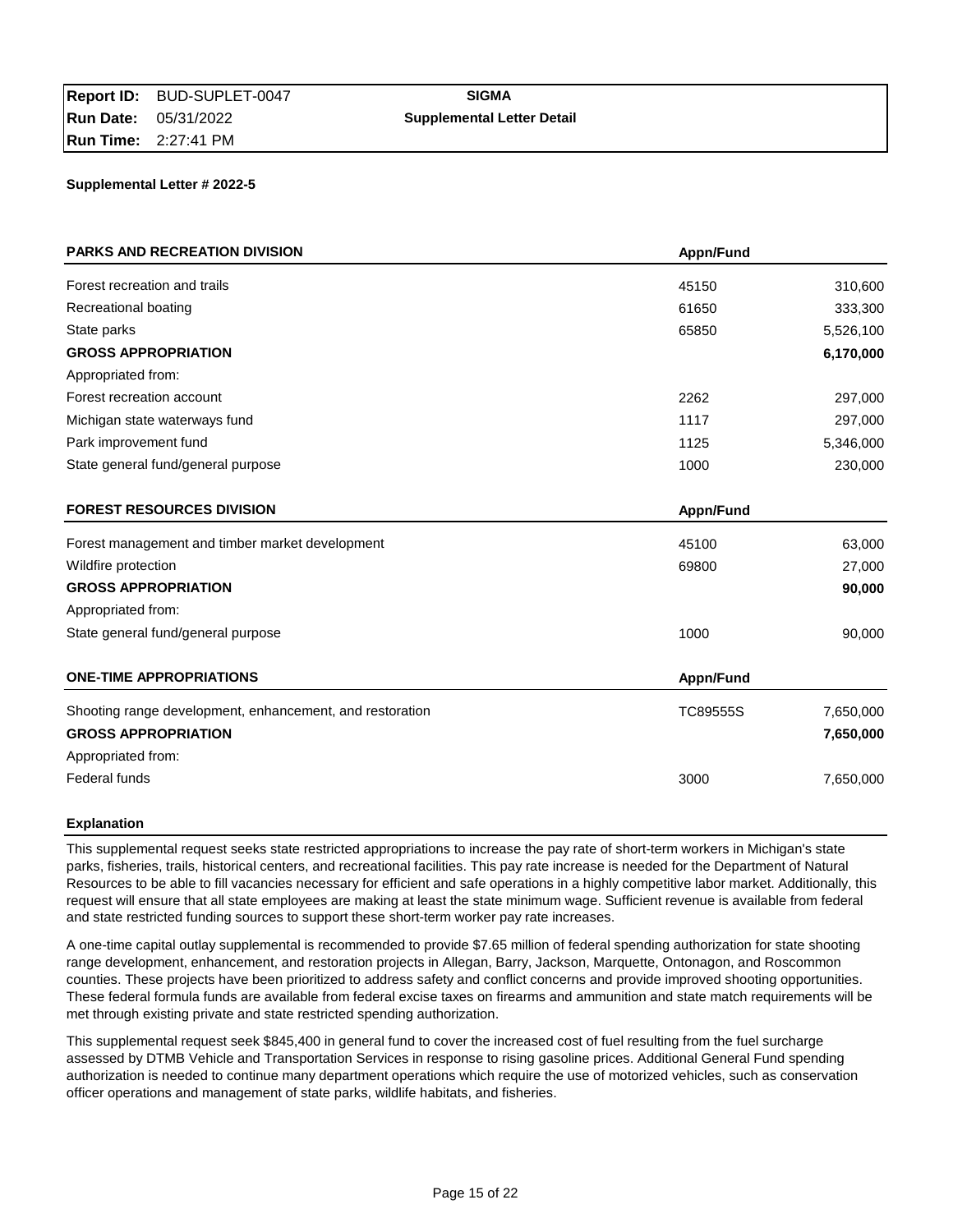### **State**

| <b>Appropriation Summary</b>                                   | Appn/Fund   |          |
|----------------------------------------------------------------|-------------|----------|
| <b>GROSS APPROPRIATION</b>                                     |             | 600,000  |
| Total interdepartmental grants and interdepartmental transfers | <b>IDGT</b> | 0        |
| ADJUSTED GROSS APPROPRIATION                                   |             | 600,000  |
| Total federal revenues                                         | <b>FDRL</b> | 0        |
| Total local revenues                                           | <b>LOCL</b> | 0        |
| Total private revenues                                         | <b>PRIV</b> | 0        |
| Total other state restricted revenues                          | <b>STRS</b> | $\Omega$ |
| State general fund/general purpose                             | <b>GFGP</b> | 600,000  |
| <b>ELECTION REGULATION</b>                                     | Appn/Fund   |          |
| Election administration and services                           | 41000       | 600,000  |
| <b>GROSS APPROPRIATION</b>                                     |             | 600,000  |
| Appropriated from:                                             |             |          |
| State general fund/general purpose                             | 1000        | 600,000  |
|                                                                |             |          |

### **Explanation**

This supplemental recommends the appropriation of \$600,000 in General Fund to reimburse local elections clerks in Kent, Macomb, Oakland, and Wayne counties for costs associated with conducting the March 1, 2022 special election to fill vacancies in the 36th, 43rd, and 74th state House districts. As this special election was not held on one of three statutorily prescribed election dates, local clerks incurred unexpected costs. The \$600,000 amount represents the estimated total of per-precinct costs based on prior election reimbursements. Funds will be distributed to local clerks that provide documentation showing actual expenses incurred.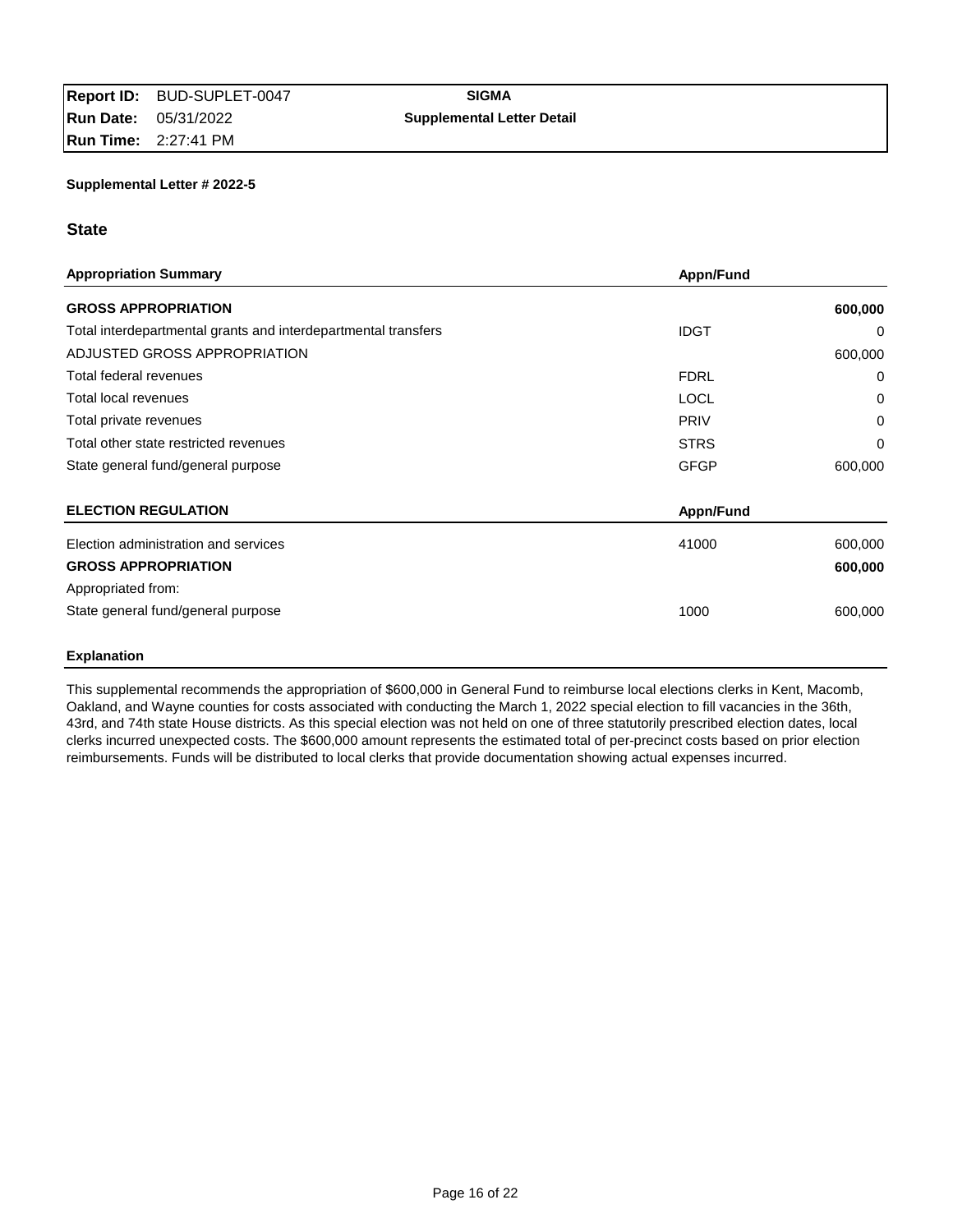# **Run Date:** 05/31/2022 **Supplemental Letter Detail**

# **Supplemental Letter # 2022-5**

# **State Police**

| <b>Appropriation Summary</b>                                   | Appn/Fund   |            |
|----------------------------------------------------------------|-------------|------------|
| <b>GROSS APPROPRIATION</b>                                     |             | 11,716,800 |
| Total interdepartmental grants and interdepartmental transfers | <b>IDGT</b> | 0          |
| ADJUSTED GROSS APPROPRIATION                                   |             | 11,716,800 |
| Total federal revenues                                         | <b>FDRL</b> | 7,000,000  |
| Total local revenues                                           | <b>LOCL</b> | 0          |
| Total private revenues                                         | PRIV        | 0          |
| Total other state restricted revenues                          | <b>STRS</b> | 1,550,000  |
| State general fund/general purpose                             | <b>GFGP</b> | 3,166,800  |
| DEPARTMENTAL ADMINISTRATION AND SUPPORT                        | Appn/Fund   |            |
| Departmentwide                                                 | 11530       | 2,766,800  |
| Mobile office and system support                               | 54890       | 2,000,000  |
| <b>GROSS APPROPRIATION</b>                                     |             | 4,766,800  |
| Appropriated from:                                             |             |            |
| <b>DOJ</b>                                                     | 3575        | 2,000,000  |
| State general fund/general purpose                             | 1000        | 2,766,800  |
| <b>LAW ENFORCEMENT</b>                                         | Appn/Fund   |            |
| Criminal justice information center                            | 38750       | 550,000    |
| <b>GROSS APPROPRIATION</b>                                     |             | 550,000    |
| Appropriated from:                                             |             |            |
| Traffic crash revenue                                          | 1461        | 550,000    |
| MICHIGAN COMMISSION ON LAW ENFORCEMENT STANDARDS               | Appn/Fund   |            |
| Public safety officers benefit fund                            | 50601       | 400,000    |
| <b>GROSS APPROPRIATION</b>                                     |             | 400,000    |
| Appropriated from:                                             |             |            |
| State general fund/general purpose                             | 1000        | 400,000    |
| <b>SPECIALIZED SERVICES</b>                                    | Appn/Fund   |            |
| Commercial vehicle enforcement                                 | 36550       | 6,000,000  |
| <b>GROSS APPROPRIATION</b>                                     |             | 6,000,000  |
| Appropriated from:                                             |             |            |
| <b>DOT</b>                                                     | 3580        | 5,000,000  |
| Bottle bill enforcement fund                                   | 2135        | 1,000,000  |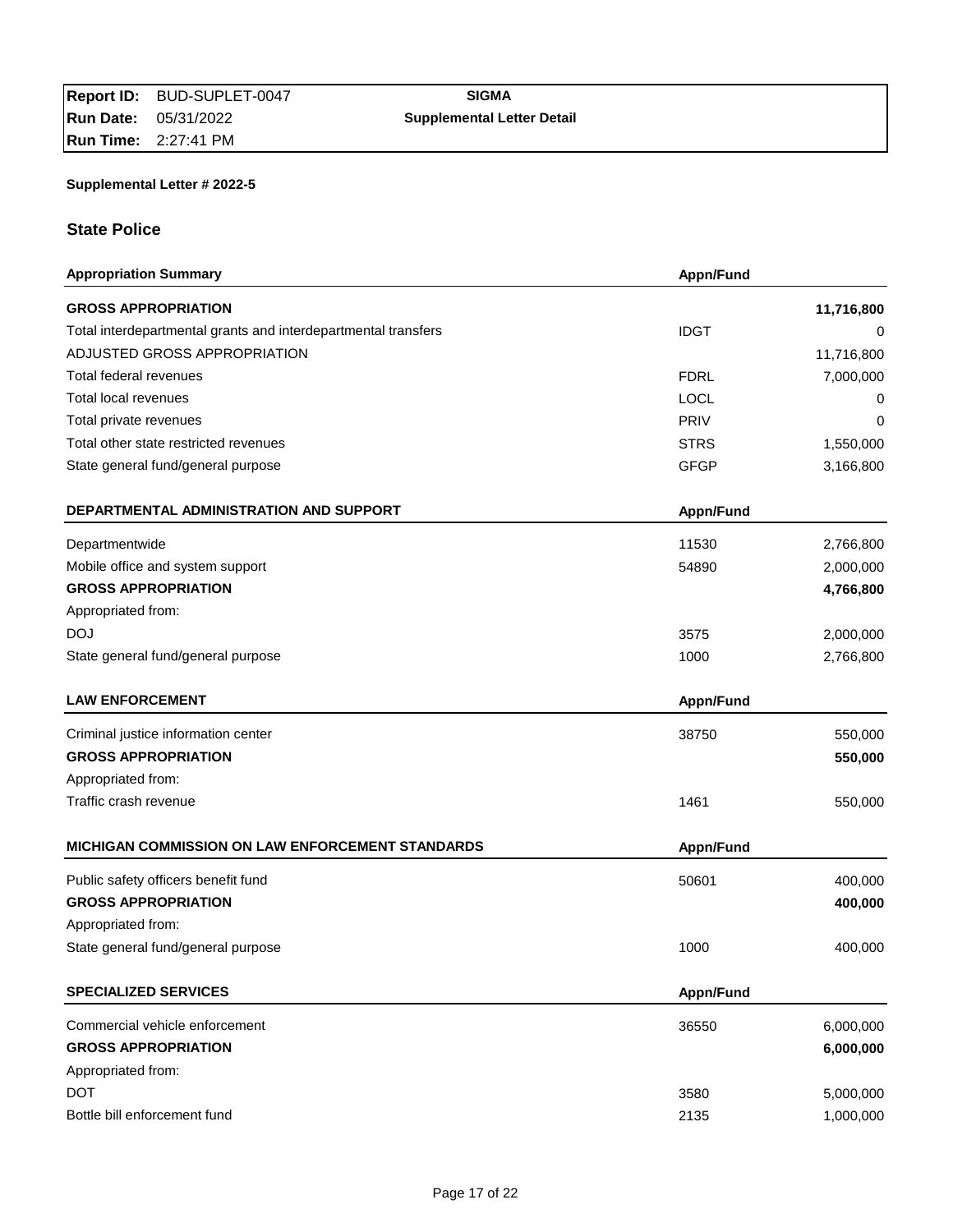#### **Boilerplate**

Sec. xxx. The unexpended funds appropriated in part 1 for mobile office and system support are designated as a work project appropriation, and any unencumbered or unallotted funds shall not lapse at the end of the fiscal year and shall be available for expenditures under this section until the projects have been completed. The following is in compliance with section 451a of the management and budget act, 1984 PA 431, MCL 18.1451a:

(a) The purpose of this project is to purchase body worn cameras and associated equipment for the Michigan State Police.

- (b) The project will be accomplished by using state employees and contracts with vendors.
- (c) The total estimated cost of the project is \$2,000,000.00
- (d) The tentative completion date is September 30, 2023.

#### **Explanation**

This supplemental request increases federal authorization in the Commercial Vehicle Enforcement Division appropriation to align authorization with available revenues provided under the Infrastructure Investment and Jobs Act. Additional authorization will be used to support increases in both the Motor Carrier Safety Assistance Program and High Priority Grant Program.

This supplemental request provides state restricted authorization to align authorization with Governmental Accounting Standards Board (GASB) standards related to the recording of revenues and expenses. GASB standards require the Michigan State Police to record revenue collected by the Traffic Crash Reporting System when report fees are collected and record expenses when 55% of the fee is paid to local participants. This change in accounting does not result in any additional actual payments being made but does require that the cash received and sent out related to FBI fingerprints be recorded as revenue and expenditures.

This supplemental request increases General Fund authorization in the Public Safety Officers Benefit Program line to support increased benefit claims received in Fiscal Year 2022. Since fiscal year 2020 when the COVID-19 pandemic began, the average number of benefits paid out from this appropriation has more than doubled from six to fifteen. Through the first six months of fiscal year 2022, there are 16 paid or pending benefit claims. This supplemental appropriation will ensure there will be no delay in paying benefits for qualified Public Safety Officers Benefit claims.

This supplemental request increases state restricted authorization to support revenues from the bottle bill enforcement fund. The fund was created per MCL 444.573c and Sec. 910 (3)a directs the first \$1 million of the bottle deposit fund each fiscal year to the enforcement fund within MSP to enforce this act and investigate violations of the act.

This supplemental request increases federal authorization in the Mobile Office and System Support appropriation to align authorization with available grant revenues provided by the Department of Justice. Additional authorization will be used to purchase cameras and other equipment to supplement the department's body worn camera program.

This supplemental request increases General Fund authorization in the Departmentwide line to support the increased cost of fuel resulting from the fuel surcharge assessed by DTMB Vehicle and Transportation Services in response to rising gasoline prices. This request will provide sufficient authorization for the department to support the operation of its patrol fleet.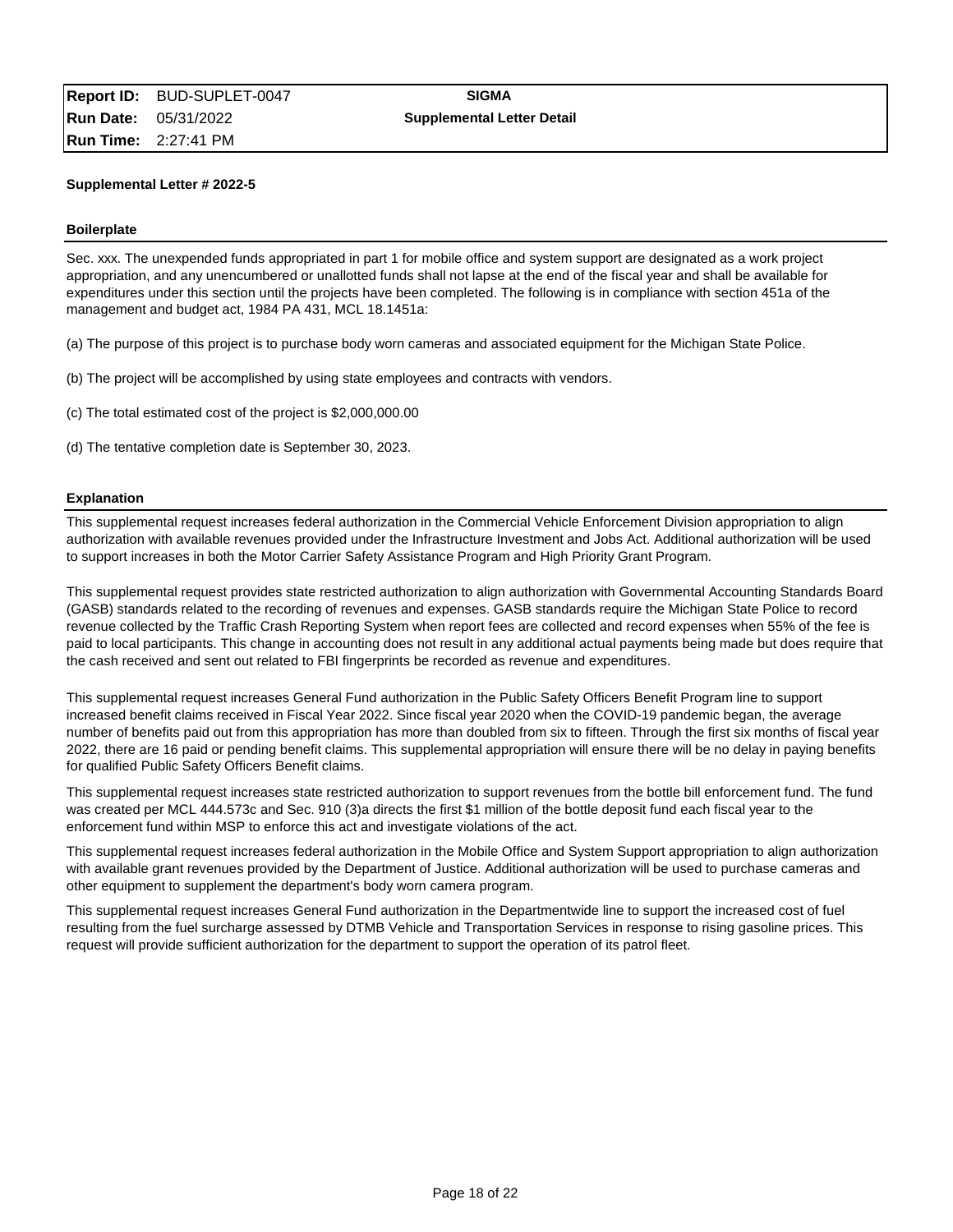# **Technology, Management and Budget**

| <b>Appropriation Summary</b>                                   | Appn/Fund   |           |
|----------------------------------------------------------------|-------------|-----------|
| <b>GROSS APPROPRIATION</b>                                     |             | 2,684,000 |
| Total interdepartmental grants and interdepartmental transfers | <b>IDGT</b> | 0         |
| ADJUSTED GROSS APPROPRIATION                                   |             | 2,684,000 |
| Total federal revenues                                         | <b>FDRL</b> | 0         |
| Total local revenues                                           | <b>LOCL</b> | 0         |
| Total private revenues                                         | <b>PRIV</b> | 0         |
| Total other state restricted revenues                          | <b>STRS</b> | 3,184,000 |
| State general fund/general purpose                             | <b>GFGP</b> | (500,000) |
| <b>ONE-TIME APPROPRIATIONS</b>                                 | Appn/Fund   |           |
| Michigan-Indiana border survey                                 | T54030      | (500,000) |
| <b>PFAS</b> remediation                                        | T58521      | 3,184,000 |
| <b>GROSS APPROPRIATION</b>                                     |             | 2,684,000 |
| Appropriated from:                                             |             |           |
| State site cleanup fund                                        | 2736        | 3,184,000 |
| State general fund/general purpose                             | 1000        | (500,000) |

### **Boilerplate**

Sec. xxx. The unexpended funds appropriated in part 1 for PFAS remediation are designated as a work project appropriation, and any unencumbered or unallotted funds shall not lapse at the end of the fiscal year and shall be made available for expenditures for site remediation activities at the EMHSTC. The following is in compliance with section 451a of the management and budget act, 1984 PA 431, MCL 18.1451a:

(a) The purpose of this project is to support PFAS remediation activities at the Michigan State Police, Emergency Management and Homeland Security Training Center, which may include, but is not be limited to, investigation, diversion, disposal, mitigation, monitoring, and coordination with agency partners to ensure that public health and the environment are protected in accordance with all applicable state and federal requirements.

(b) The project will be accomplished by utilizing state employees or contracts with service providers, or both.

(c) The total estimated cost of the project is \$3,184,000.00.

(d) The tentative completion date is September 30, 2026.

REPEALER. Sec. 892 of 2021 PA 87, Article 5 is repealed.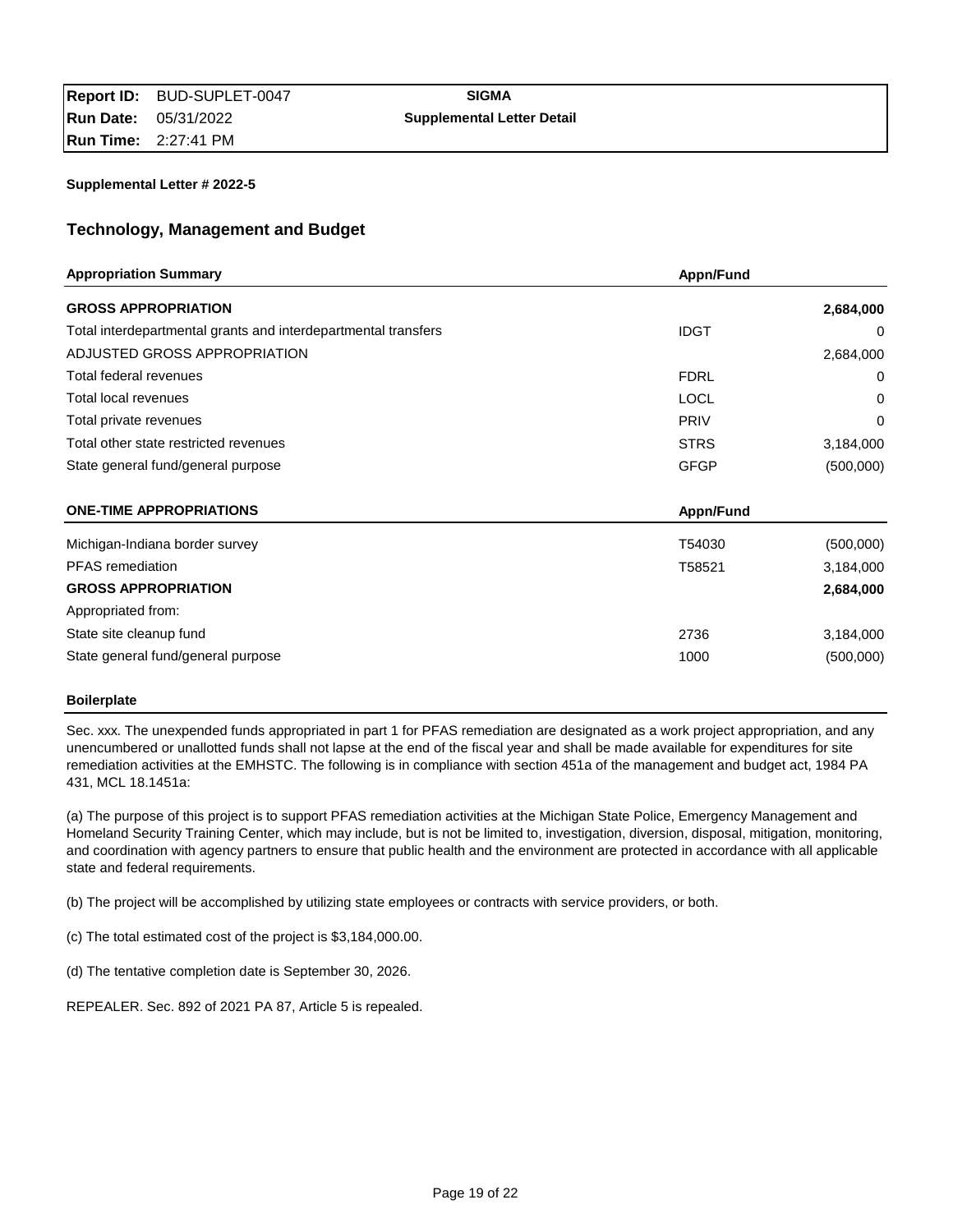### **Explanation**

This supplemental recommendation requests \$3,184,000 in state restricted funds for critical perfluoroalkyl and polyfluoroalkyl substances (PFAS) remediation efforts at the Michigan State Police (MSP), Emergency Management and Homeland Security Training Center (EMHSTC) located in Dimondale, Michigan. Funding will be used to support PFAS remediation activities and investigation efforts, as well as to reimburse costs for activities that the department has already completed, such as sewer-line replacement, diversion and disposal mitigation. PFAS remediation efforts pertaining to the EMHSTC began in December 2021, when a cracked discharge line at the EMHSTC was identified as a source of PFAS at a wastewater treatment facility in Delta Township after groundwater was able to infiltrate the same line (this discharge line has since been replaced).

Sufficient revenues from the State Site Cleanup Fund are available in accordance with the Natural Resources and Environmental Protection Act - PA 451 of 1994, as amended by PA 380 of 1996 (MCL 324.20108c) to support this request.

In addition, this recommendation includes a negative adjustment of (\$500,000 General Fund) that was appropriated in PA 87 of 2021 for DTMB to conduct a cost estimate of the administration and remonumentation of the Michigan-Indiana border. The Department of Licensing and Regulatory Affairs (LARA) is better suited to take on the related cost estimate activities, since the department houses the Office of Land Survey and Remonumentation and recently enacted Public Act 81 of 2022 and Public Act 82 of 2022 establishes a Michigan-Indiana state line commission in LARA.

This DTMB supplemental request represents the negative side of a negative/positive adjustment to shift that original appropriation from DTMB to LARA. Boilerplate is also recommended in LARA, largely consistent with the original DTMB boilerplate included in PA 87 of 2021, but modified to expand the cost estimate to include other activities required by Public Act 81 of 2022 and Public Act 82 of 2022.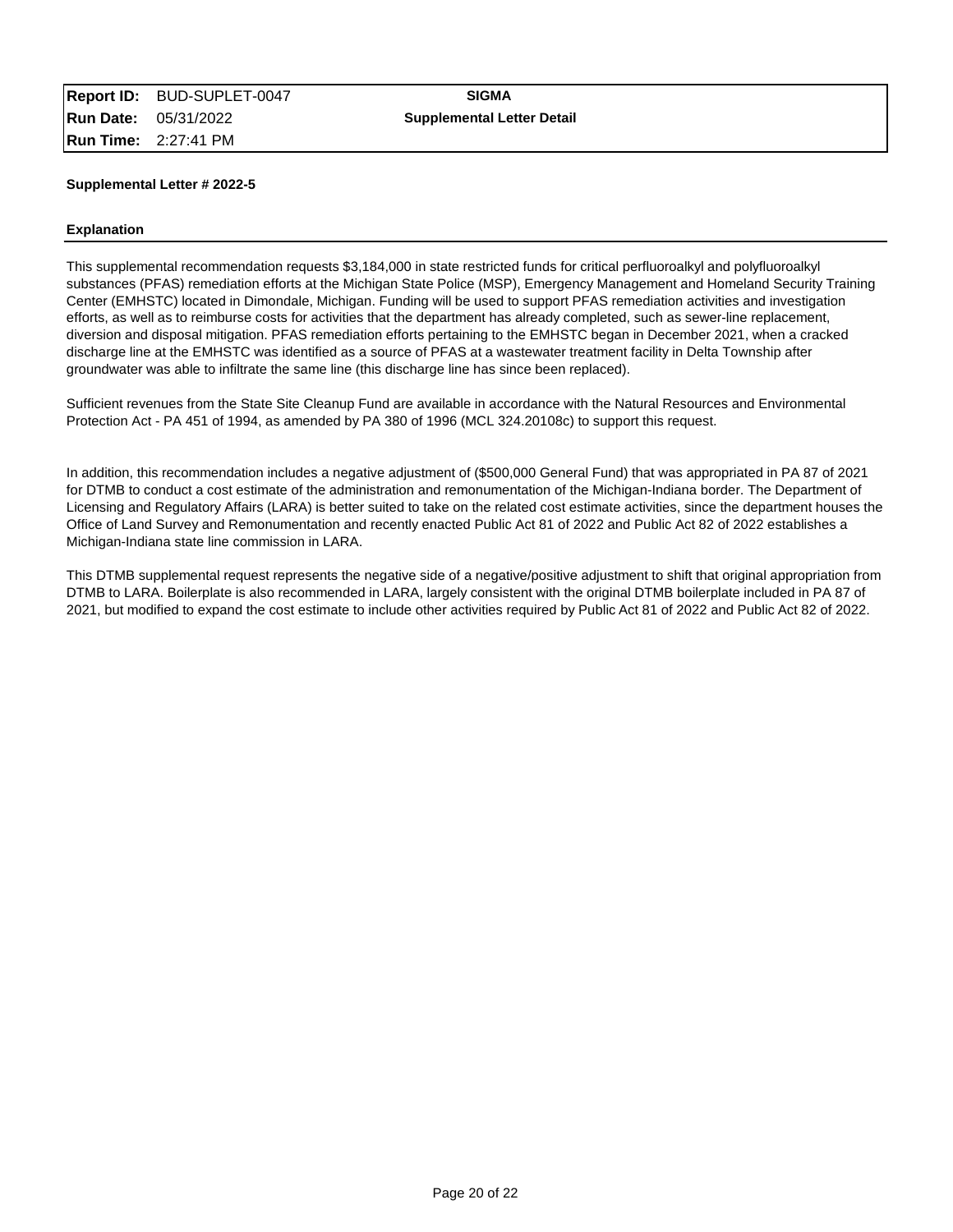# **Transportation**

| <b>Appropriation Summary</b>                                   | Appn/Fund   |            |
|----------------------------------------------------------------|-------------|------------|
| <b>GROSS APPROPRIATION</b>                                     |             | 12,000,000 |
| Total interdepartmental grants and interdepartmental transfers | <b>IDGT</b> | 0          |
| ADJUSTED GROSS APPROPRIATION                                   |             | 12,000,000 |
| Total federal revenues                                         | <b>FDRL</b> | 0          |
| Total local revenues                                           | <b>LOCL</b> | 0          |
| Total private revenues                                         | <b>PRIV</b> | 0          |
| Total other state restricted revenues                          | <b>STRS</b> | 0          |
| State general fund/general purpose                             | <b>GFGP</b> | 12,000,000 |
| <b>AIRPORT IMPROVEMENT PROGRAMS</b>                            | Appn/Fund   |            |
| IIJA airport infrastructure grants                             | C80230      | 12,000,000 |
| <b>GROSS APPROPRIATION</b>                                     |             | 12,000,000 |
| Appropriated from:                                             |             |            |
| State general fund/general purpose                             | 1000        | 12,000,000 |
| <b>Explanation</b>                                             |             |            |

Under the long-standing federal Airport Improvement Program (AIP), the department has historically provided up to half of the 10% nonfederal match requirement for this program from the State Aeronautics Fund (SAF), with the local airports providing the remaining match funding. In addition to a continuation of AIP funding, the new Infrastructure Improvement and Jobs Act (IIJA) authorizes an estimated \$464 million in additional federal grant funding for local airports in Michigan over the next five years, also requiring a 10% non-federal match (the first year of this funding has been appropriated under PA 53 of 2022). All current and projected SAF revenues are required to provide the existing state portion of the AIP match and not sufficient to enable the department to help provide a similar portion of the non-federal match for these new IIJA grants. This \$12 million of General Fund dollars will enable the department to help match these IIJA grants over the full five year of this new federal program.